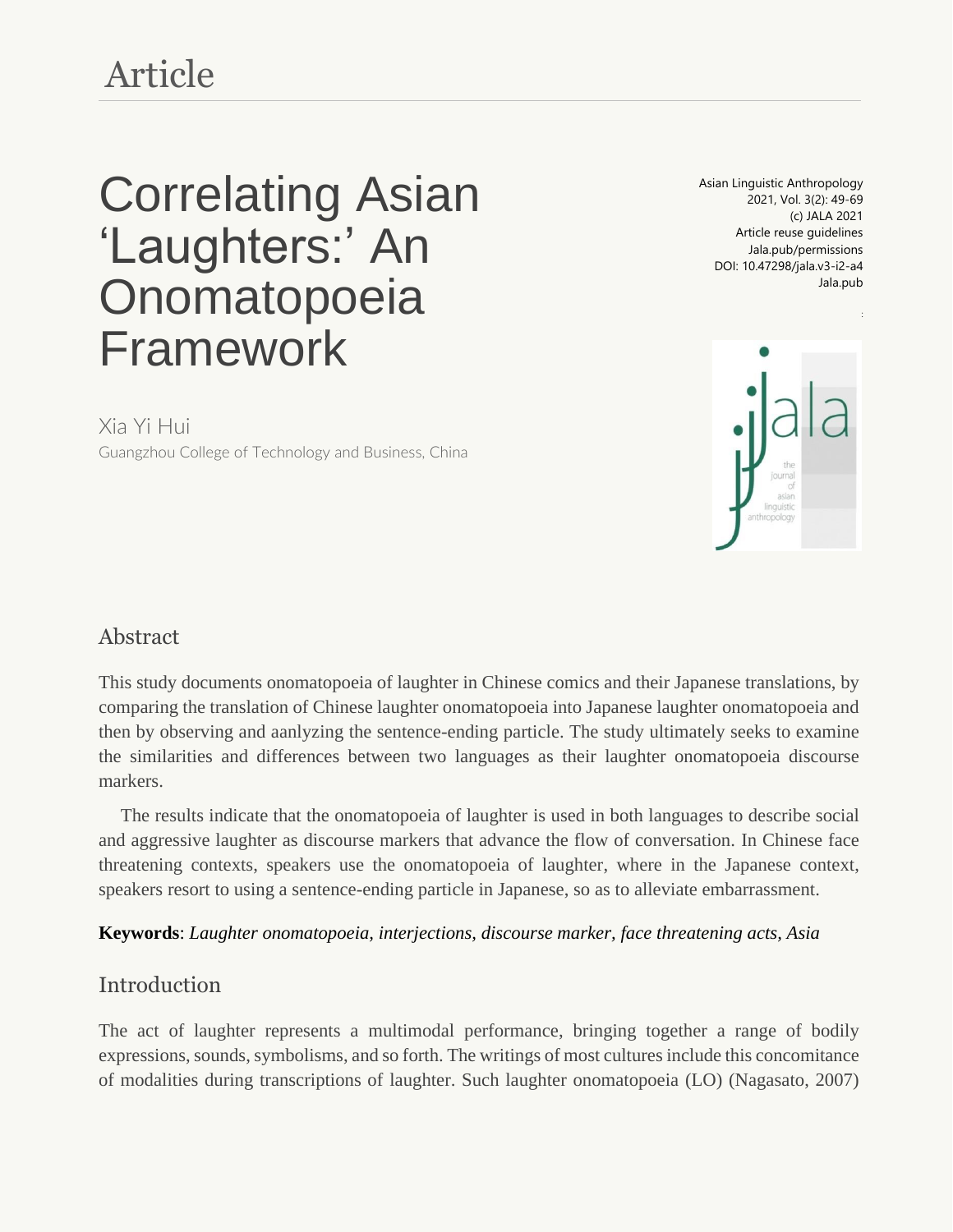has become a useful textual apparatus in Asian societies, such as in Japan and China. For example, the Japanese label these writings as Hiragana syllabary, pervasive throughout Japanese anime and literature (Tamori, 2010). In the Chinese context, scholarship has focused on LO, in work such as the analysis of discourse and conversation. Aligning with this, according to Su (2012), objects similar to 'hehe' express disapproval of other conversation interlocutors. Chinese transcriptions of LO differ semiotically to the Japanese, and thus communications between the two contexts are impeded, requiring cultural sensitivity between the two contexts.

In this study, I address conflicts arising during the translation between Japanese and Chinese LO. LO in each of these two languages, which at times have significant similarity. As such, I draw on the functional discourse markers in each of these languages, and observe the critical sentence-final particle functions of onomatopoeic words. For this, I turn to a framework of Conversation Analysis (Jefferson, 1979; Glenn and Holt, 2013).

To develop the comparison of categories of laughter (e.g., sarcastic laughter, spiteful laughter, personal vocalized sarcasm, and so forth) that these words symbolize in various forms, throughout the paper, I put forward the fact that the communicative functions of these words embody a range of emotional properties. The Japanese and Chinese contexts thus contain a pervasive level of these LO, and the languages in the current form are structured on the use of LO.

#### Context

## *2.1 Chinese and Japanese LO and Transcription*

Work on conversation, that is, Conversation Analysis, initially focused on oral laughter in talk and during general oral interaction (e.g., Jefferson, 1979, 1984). The proponents of these frameworks created a transcription system for laughter, e.g., 'hhehheh,' discovered ways through which to provide metalingual notifications for laughter, developed ways in which to symbolize functional properties beyond the word, such as volume, modulation, and pitch with arrows, e.g., '↑hhah' (Hepburn and Varney, 2013). The scope of work at the time developed ideas of notation, that is, the understanding that notation can effectively represent speech in multiple and at times ambiguous ways. As such, this work pushed forward other work in LO, as a field with potential to expand into its own domain.

The distinction between onomatopoeia and transcription has been one of interest to linguists, and to the field of linguistics beyond, such as in anthropology, semiotics, and so forth. For example, the exclamation 'ha' in Chinese is written as the character  $\mathbb{R}^{\wedge}$  (ha pinyin). The pinyin form is grounded on a traditional Chinese structure, where the consonant precedes the vowel itself as a compound structure. As Triskova (2011) explains, Chinese Pinyin characters rarely combine two of the same consonant in the presence of one vowel, such as 'hha.' However, the opposite may be the case, where the word or character includes one consonant and a diphthong, for e.g., 'hei' (sly smile). Speakers of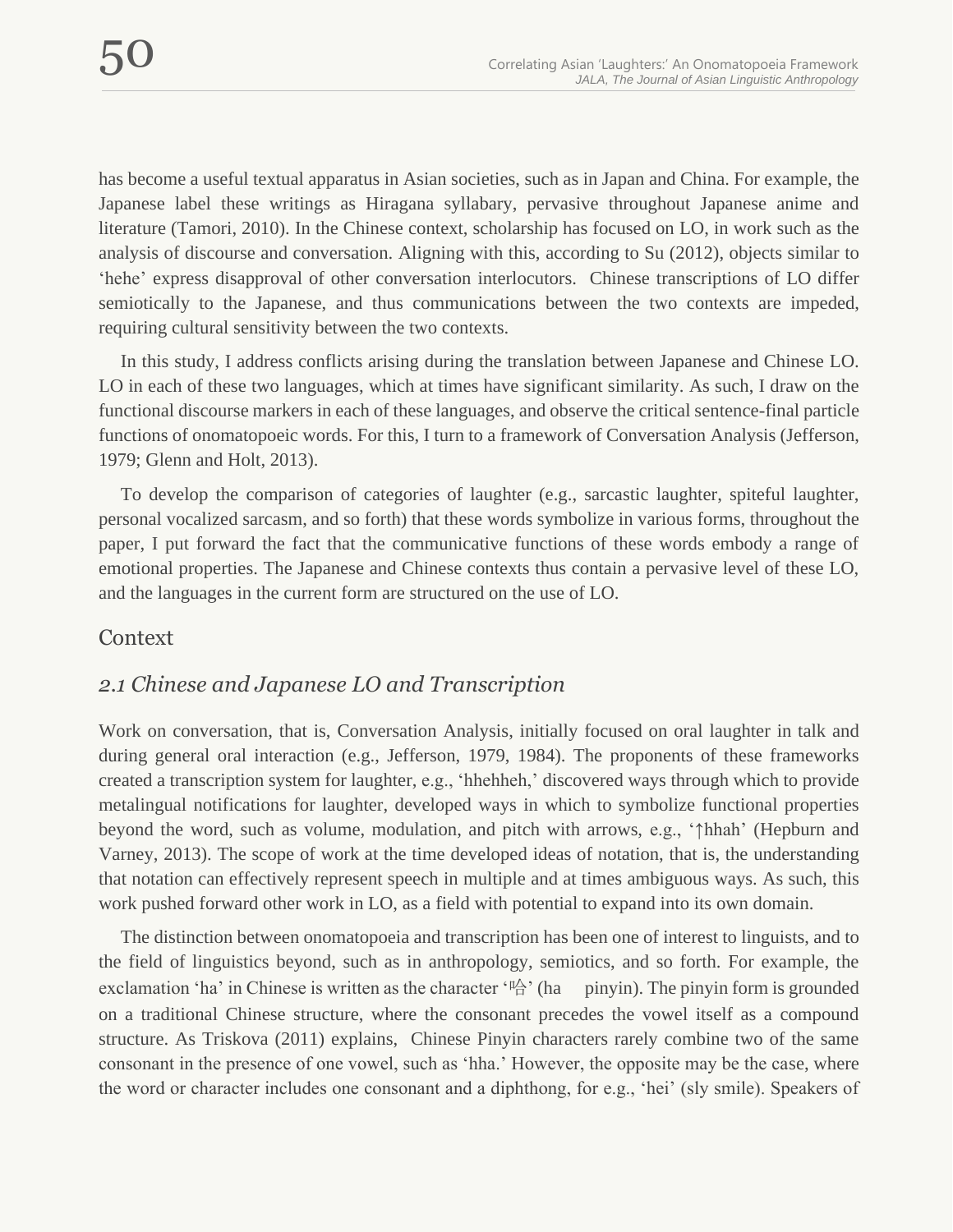Japanese, particularly those of Japanese literature and modern animation, can identify with the extensive onomatopoeia and transcription in Hiragana. Here, for example, the character 'ha' is onomatopoeically represented and transcribed through Hiragana syllabary as 'ハ.' In the same way, Katakana syllabary functions so as to facilitate onomatopoeia and transcription. The character 'は' ('ha') exemplifies this. Nagashima (2006) explains that Japanese can and does contain an extensive amount of onomatopoeia and transcription vocabulary, by adjoining Hiragana Katakana syllabary in a range of permutations. This vocabulary sits within a wide spectrum of possibilities of permutations, where some vocabulary closely represents laughter phonetics and other vocabulary does not resemble laughter. For example 'ehehe'(エヘヘ), and 'ufufu' (ウフフ) suggest irregular or unconventional laughter styles. Similarly, particular styles of laughter mediate the use of particular morphologies. Chinese and Japanese LO each contain an extensive range of LO, and of LO categories. One such category is the recurring syllable. Here, Nagasato (2007) informs that this category elicits conceptions of presence, that is, of being present at the discourse. These reduplications can occur at various levels, such as one or more syllables. One-syllable reduplications, e.g., 'ha-ha' and 'ha-ha-ha' allow for a reduplication of the syllable to any extent. Length of reduplication correlates positively with the intended intensification of the laughter. This repetition, according to Kubozono (2017) emulates the laughter style in Chinese known as 'xiàngshēngcí,' and in Japanese known as 'Giongo.'

Tamori (2010) notes that in Japanese texts, onomatopoeia can include visuals which are silent. In Japanese, these are known as 'gitaigo.' whereas in Chinese these are labelled 'xiàng tài cí.'. For example, the two-syllable repetition 'niko-niko' (bright joyful smile) onomatopoeically represents a silent action. This onomatopoeia does not attempt to emulate laughter phonics, e.g., in 'niko-nikoniko,' two syllables repeat. In the Japanese context, two-syllable repetitions contain the 'n' as an onomatopoeia of any of several particular smile onomatopeia; 'nita-nita' (a creepy smile), and 'niyaniya' (a plausible smile). However, 'kara-kara' and 'gera-gera' imitate a loud laugh, e.g., 'gionngo.' In Chinese, the smile is represented only by forms such as 'xixi-haha,' and not 'xiha-xiha' or 'xihaxiha-xiha', although other forms also exist.

Despite their limited symbolisms for mimicking laughter, the Japanese Hiragana-Katakana syllabary and Chinese characters are common in literature and comics. Authors of both Japanese and Chinese texts have increasingly resorted to using LO to express textual emotions (Bu and Su, 2011), facilitated by the fact that audiences recognize not only laughter (e.g., 'xixi' snicker, 'hehe' giggle), but also emotions (e.g., 'hahha' pleasure, 'fun' ridicule, 'heihei' teasing). As a result.

#### *Chinese and Japanese LO as Discourse Markers*

Discourse markers, according to Schiffrin (1987), are both cataphoric and anaphoric elements which, while being sequentially dependent, separate particular units of talk." phrases such as 'mmm,' 'look,' 'you know,' 'get this' and 'so,' are discourse markers in English. The Japanese interjections 'aa' (ah.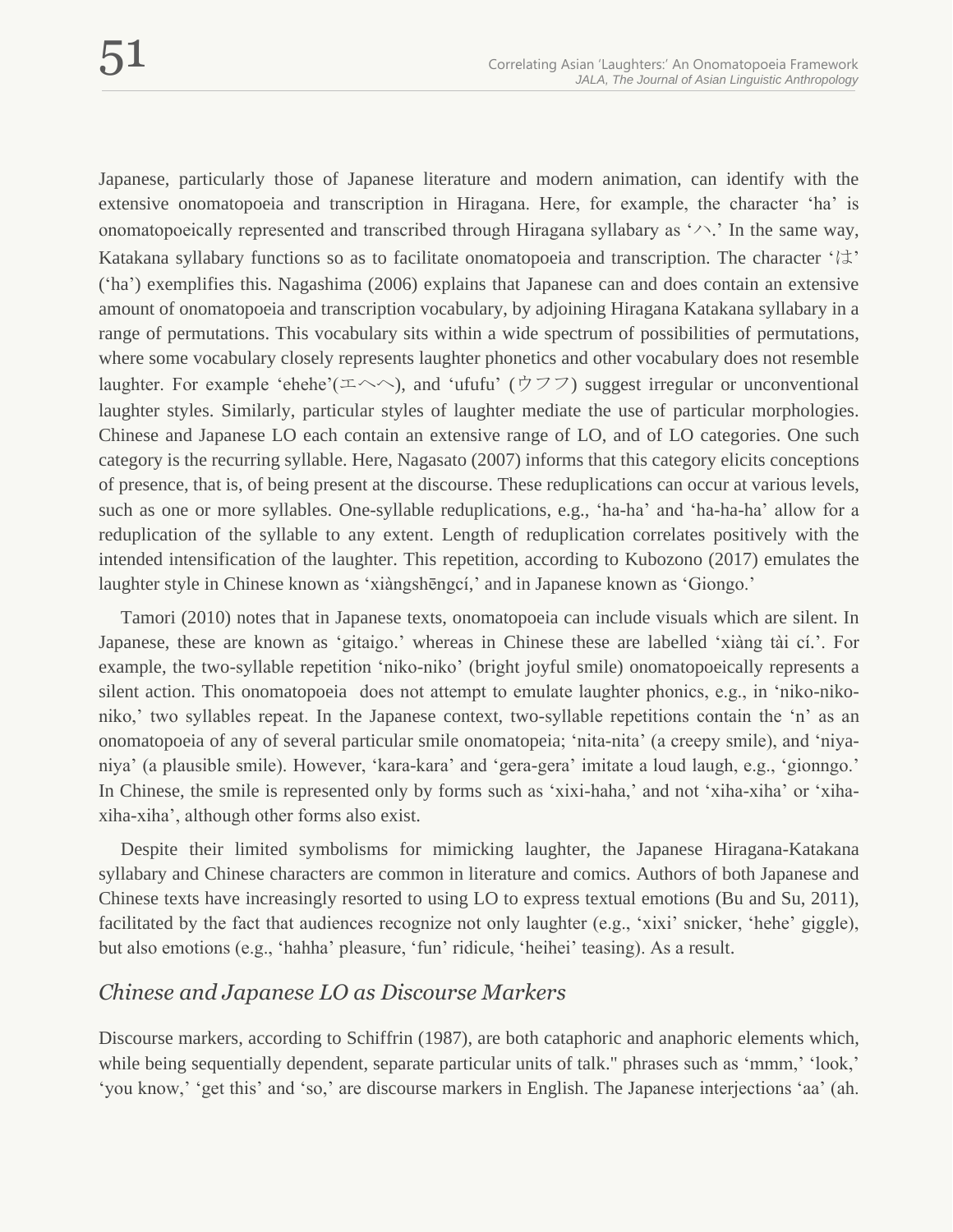I see), 'ara' (oh dear), and the conjunctions 'dakara'(because), 'datte'(but),' and 'aruiha' (or) are regarded as discourse markers (Fujii, 2013). The discourse marker framework can be applied effectively to LO, as much LO content serves as a boundary for other talk. Bu and Su (2011), for example, integrate a discourse marker framework to analyze Chinese LO, thus observing and discussing propositions content. This propositional content, Bu and Su suggest, prompts listeners to infer speaker intention rather than becoming a denotative reference.

These markers in Chinese LO can each convey a plethora of symbolisms and hence meanings. Liang (2014), for example, argues for the separation of LO discourse markers into two general categories; 'topic development,' (below) which generally marks the beginning of a statement, and 'response type,' a complement to another statement. For example, 'S' is added as a marker to the beginning of a sentence with a two- or more character conversation, to suggest 'speaker.'

Example Set 1

- 1.1 S1: hehe chén zǒng, jīn tiān tiān qì bù cuò ne!
	- S1: hehe Mr. Chen, the weather has been really nice lately
- 1.2 S1: xiàn zài de nǚ de dōu tài wù zhì le S2: hehe
	- S1: Women enjoy the material comforts now
	- S2: hehe'
- 1.3 S1: Zhēn méiyǒu, nándào wǒ hái piàn nǐ bùchéng
	- S2: hehe
	- S1: I really didn't. Do you really think that I would lie to you? S2: hehe'

In Example 1.1, S1 uses 'hehe' (a gentle laugh) to grab the interlocutor's attention, and as a greeting, similar to 'Hey!' as a gentle, light and friendly laugh communication, 'hehe' makes the S1's tone more humble and polite (Liang, 2014). Bu and Su (2011) point out that 'hehe' can be used alone, or with several connected phrases. In Example 1.2, S1 complained about women getting too physical, S2 responds with 'hehe' (a vague laughter). This becomes a hedge, as it is unclear as to whether the answer is 'yes' or 'no.' 'hehe' can be interpreted as that S2 agreed with S1, and S2 want to avoid saying mean things about women , and hence an indirect response. According to Bu and Su (2011) in most cases, 'hehe' expresses a more relaxed, soothing, casual tone. However, in Example 1.3, a mocking laugh was S2's answer, because S2 didn't believe S1.'hehe'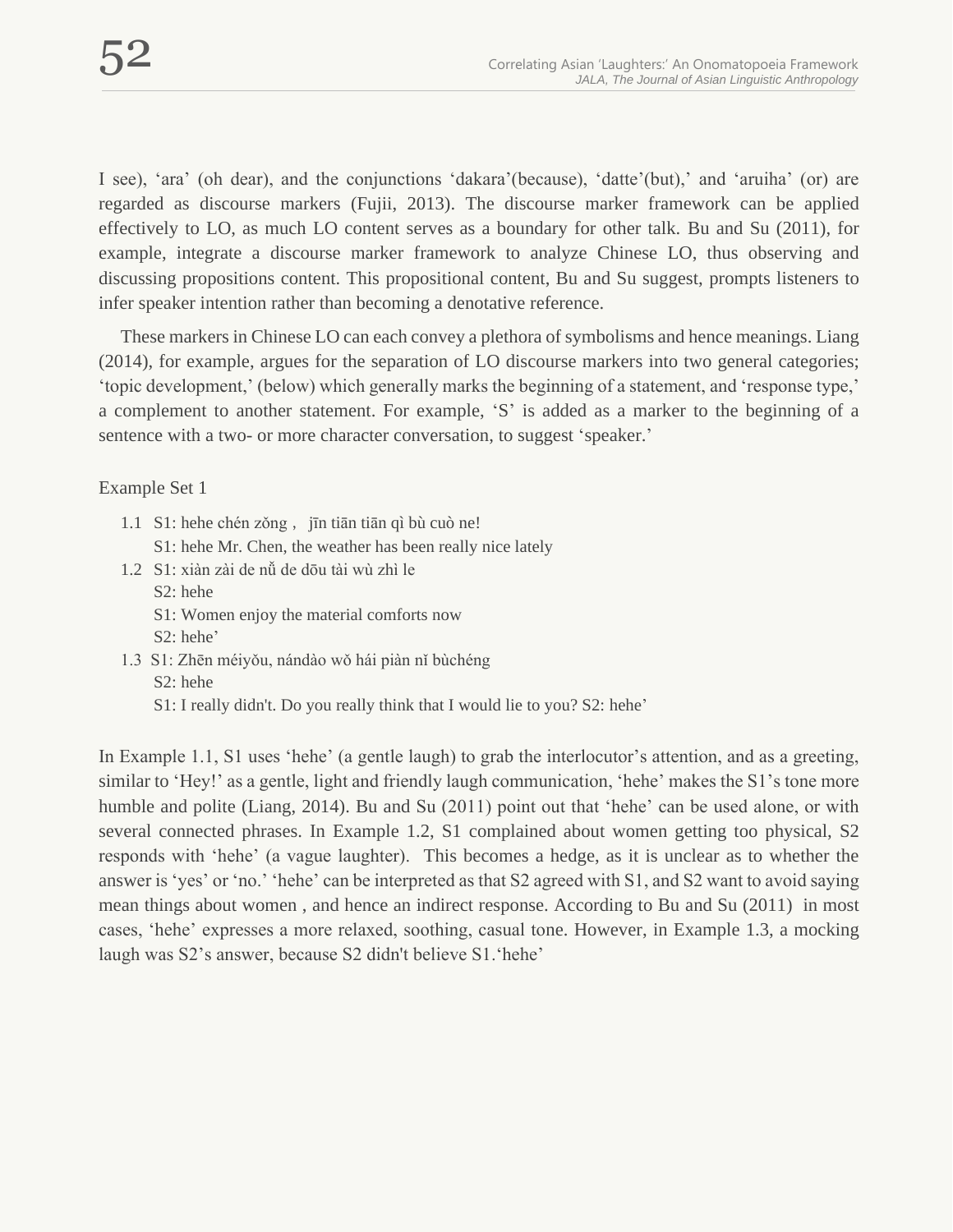In the following examples, 'hehe' becomes a response with which to express either agreement or disagreement (Bu and Su, 2011).

#### Example Set 2

- 2.1 S1: shēn tǐ shì gé mìng de běn qián ā
	- S2: hehe, yīqiè dōu shì fúyún, shēntǐ zuì zhòngyào
	- 'S1: without a healthy body, nothing is fine.
	- S2: hehe everything is fleeting, the body is the most important'
- 2.2 S1: Zuótiān zài xīn shìjiè bàile sāntiáo qúnzi
	- S2: zhēnshi yǒu qián rén, hehe
	- 'S1: I bought three skirts in Shinshijie Department Store yesterday.
	- S2: you are so rich, hehe'

According to Bu and Su (2011), the onomatopoeic 'hehe' highlights the affective or emotional component of the speech. As such, 'hehe' (a friendly laugh) in Example 2.1 suggests a positive response. In contrast, the speaker may imply a disagreement rather than a denial. In Example 2.2, a perfunctory 'hehe' at the beginning of the response, ensures that S2 is not speaking forcefully, and hence softens the tone. Conversely, without this LO, the tone remains sharp.

I agree with Bu and Su (2011) in noting that LO assists in the boundedness or mobility of talk, or in the movement from one topic to another. LO in Moreso contains respective and necessary discourse markers to reinforce context in Chinese texts, particularly comics. Here, LO acts to mitigate discourse and communication, particularly aspects of tone, thus lowering awkwardness to alter adverse or heated discursive interactions. In Example Set 3 below, S1 has no desire to talk, and S2 laughs off an embarrassing situation (Liang, 2014).

#### Example Set 3

- 3.1 S1: Zhège ma......
	- S2: hehe, méiguānxì, jiù bù wéinán nǐle.
	- 'S1: Well…

S2: hehe, it's okay, I won't be hard on you '

3.2 S1: Zhè gēn nǐ yǒu shé me guānxì a? S2: Méishì er xiā wèn wèn bei, hehe 'S1: is this your business S2: Nothing. I was just wondering, hehe'

In Example 3.1, S2 expresses uncertainty as to what S1 is thinking, through the word 'Zhège ma' (well). S2 must complete the conversation even during uncertainty. According to Yael (1998), objects at the lexical level, while signifying a speaker's thought process, become markers of the speaker's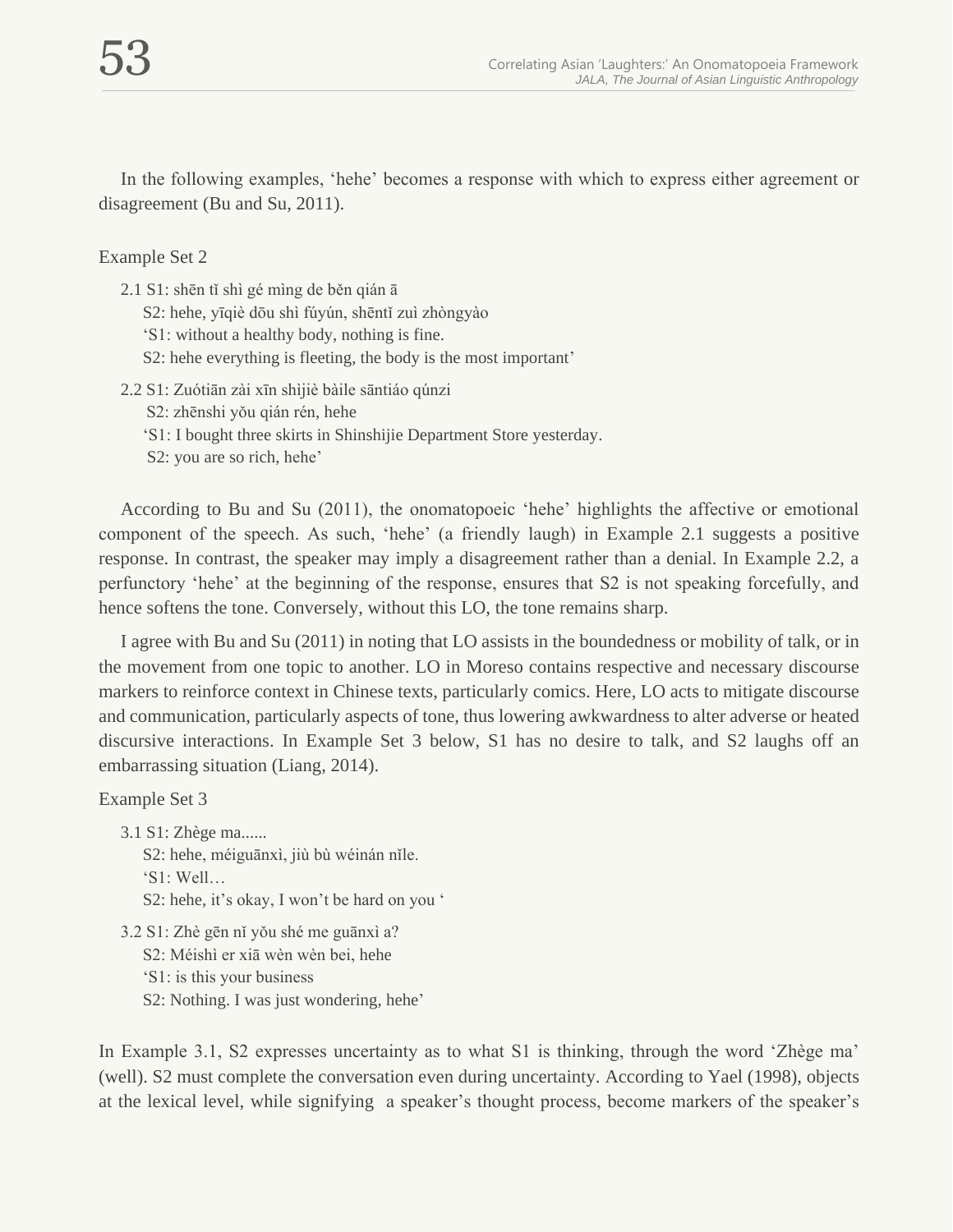primary discourse . 'Hehe' becomes a highly effective marker, when people seek to leave a conversation. Su (2012) emphasizes that the Chinese LO 'hehe' is not directly linked to speaker intentions, becoming a highly contextualized term which requires an understanding of the larger context.

Xia (2021) studied the pragmatic features of 'haha,' 'heihei,' and 'hehe,' as discourse markers in Chinese comics and their Japanese translation, noting that Japanese versions tend to use interjections to translate LO from Chinese versions when they appear alone in the response. For example:

#### Example Set 4

4.2 S1: Ima oretachi ni totte ichiban jūyōna no wa ashita no shokujida-sōdaro Ryō S2: un… maa souda ne niisan

'S1: Now the first thing is to solve our fiscal deficit……right? Xiaoliang S2: ha…haha'

In Example 4.1, Xia (2021) suggests that the initial response 'ha' does not clearly present the attitude of S2, and the ellipsis '…' deepens the speaker's hesitation. The last part 'haha,' however, expresses ambiguous laughter and signals the end of the topic. 'Ha' and 'haha' can be used as discourse markers, as is 'hehe' above (Bu and Su, 2011). In contrast, the response in the Japanese translation comprises interjections ('Un' yup, 'maa' well) and shortened sentences ('souda ne' I agree, 'niisan' older brother). In Example 4.2, S2 approves with 'Un' (yup), after which, S2 expresses a 'reluctant recognition' (Togashi, 2002) by stating "maa" (well), followed by "souda ne" (I agree) as definite affirmation. Through this combination of responses and statements, S2 takes an ambiguous stand. Xia (2021) notes that Chinese speakers explore the subtext and internal rhythms of feelings through LOs, however in Japanese, an LO is not usually considered to be common conversation.

## Methodological Framework

This research draws on a long period of working on and conceptualizing onomatopoeia in both the Japanese and Chinese contexts. The ethnographic part of the research emerged from my work in both contexts, that is, in China, and then in Japan, engaging with speakers of both languages in the field of literature, as well as with larger society. The idea of the discourse marker arose from my own interactions with texts and interpersonal interaction, as I increasingly saw boundedness between parts of texts, separated by certain markers. These markers have been described and defined by several scholars, such as Schiffrin (1987).

In the Chinese context, Bu and Su (2011) discuss these discourse markers in the use of Chinese

<sup>4.1</sup> S1: Xiànzài shǒuyào de shì jiějué wǒmen de cáizhèng chìzì duì ba xiǎo liàng S2: ha…haha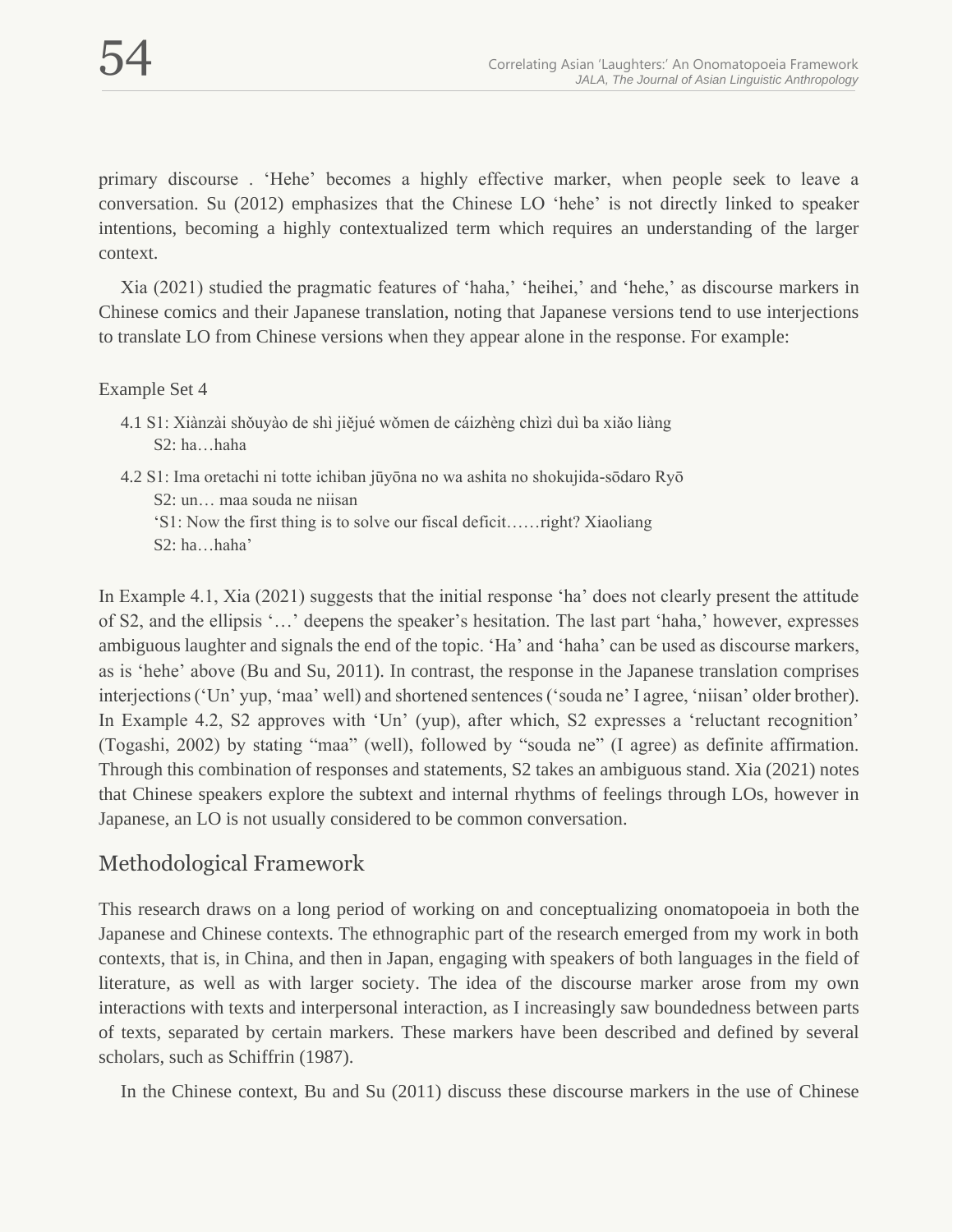Onomatopoeia. This work further motivated my interest in developing a corpus of my own data, some of which is empirical, and some of which I have drawn from literary sources. This study also draws on others such as Xia and Wang (2017), who have focused on LO in short interactions between interlocutors, as they have other genres of texts. Work from those researchers and others has motivated a long line of valuable and timely research, which draws parallels between Chinese and Japanese discourse, while also finding incongruencies between the two, largely through an observation of the pragmatic element of LO. SImilarly, this scholarly lineage has taken notice of translations between Japanese and Chinese LO, to further understand the parallels or discrepancies between the two contexts. In this paper, I expand on this scholarly work, to understand the pragmatic function in both Japanese and Chinese LO contexts, and to conceptualize the ways in which intercultural mismatches can impede understandings, and how these mismatches can be mitigated through a stronger understanding of the translations of Chinese LO into Japanese LO.

Prior to discussing the function of LO discourse markers in both Japanese and Chinese contexts, I find it crucial to analyze junctures across the communicative function in my data set and laughter onomatopoeia. Here, the communication function refers to the efforts by characters in written texts (anime, comics, illustrated action books) to appropriate LO in dialogue in the Japanese and Chinese contexts. I then move to analyze elements of laughter as both verbal and non-verbal behavior. These non-verbal elements include facial expressions, and other behaviors, as necessary components of LO. Shimizu (2000), Provine (2001), and Glenn (2003) make reference to laughter categories and communicative functions within these categories, while also including in their work the multimodalities embodied in laughter.

In the data for this study, LO mostly appears in the form of monologues and conversations between characters in written texts. To build the data set, I draw on Chinese fictional comic texts and the Japanese adaptations of these texts, the selection of which is guided by the following criteria: The texts reflect general and common conversation in Chinese society, and contain a high level of popular onomatopoeia. Similarly, the Japanese adaptation of the Chinese text must present and be structured on natural, fluent conversation, which adequately acommodates the translation of the pronunciation and semantics of the Chinese text, yet which contextualizes Japanese emotion effectively so as to appear in a popular and well selling book.

The comic texts that I have selected are a resource effective for examining the ways in which, and the extent to which, onomatopoeia flows in written conversation in comic texts. As such, I have selected the following texts: The first of these is the Chinese comic Yī rén zhī xià, which holds theJapanese name Hitori no shita, 'Under One Person'. The book presents a humorous and philosophical narrative of Taoist priests all with powers allowing them to supernaturally fight evil. The webcomic was first released as a publication in 2015 in China, in the Chinese language. The text has since been published in Japanese, and appears on the web comic site "Shonen Jump +," where it has remained since 2017, while receiving approximately 25 billion views. The second text is the comic with Chinese name Zhèn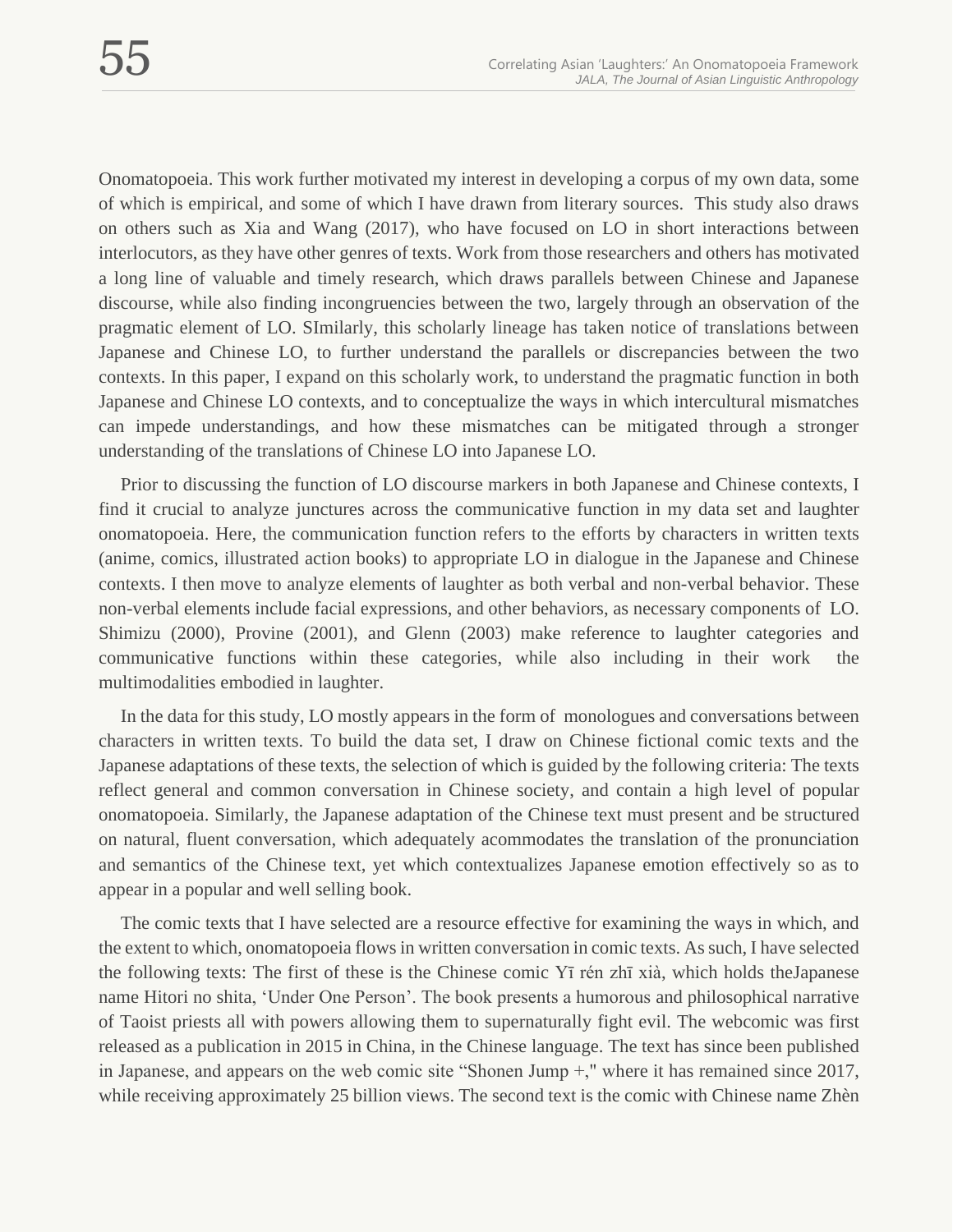hún jjiē, labeled Chin kon gai, 'The Rakshasa Street' in Japanese. The narrative includes characters from the top selling text 'Romance of the Three Kingdoms,' housed on the U17 Comic Maker website, having approximately 4.5 billion hits to date. The Japanese version of the text was published in MAGIA. The third text is the comic labelled Chú fēng in Chinese and Japanese: Hina bachi, 'B.E.E' in Japanese. The original publication date of the text was 2010. The narrative describes world war scifi and military clashes, with the warrior Maiden Mecha defeating the enemy. The text has had approximately a billion hits. The series appears on the U17 Comic Maker website, while the Japanese translation appears in MAGIA. The final text is entitled Tiān rén tǒng yī in Chinese, Ten nin tōitsu in Japanese, and (Eng. 'Immortals and humans'). The text comprises modernized elements from the classic 'Journey to the West.' This comic appears as a series of texts on the U17 Comic Maker website, whereas the Japanese version appears on the MAGIA website. The Chinese original of the text drew significant popularity in its serial form in the year 2014, receiving awards as second best Feature Comic at the China Animation and Comic Competition Golden Dragon Award, achieving over 100 million hits.

#### Results

I begin this section by providing a comparison of the selected Chinese and Japanese texts. I expand on the social factors motivating the translation from one language to the other, and the motives for Japanese translators and publishers to alter the texts during translation. These alterations appear as revised LO that aligns, in various ways, with the cultural and linguistic requirements of Japanese audiences.

As LOs in these texts appear either as speech bubbles or together with other phrases having propositional content. For the purposes of simplicity, I have omitted texts outside of these balloons as I do not consider these as significantly inclusive of the conversation. My first step toward arranging the data is to classify the Chinese and Japanese LO into either one- or two-syllable categories or words. A phonetic one-syllable onomatopoeia base (Tamori, 2010) such as 'ha' may reoccur, e.g., 'haha,' and 'ahaha,' The 'a' prefix in 'a-haha' creates a morphology of the base 'haha' (Kadooka, 2005). The twosyllable base form, e.g., 'xixihaha,' contains 'xi' and 'ha.' In Table 1, I list the LO stem syllables in Chinese and Japanese, and the individual and specific counts of each. I collected a total of 272 LOs from the comics, and 203 LOs from the Japanese adaptations. This discrepancy is influenced by the fact that not all the 272 Chinese LOs can be translated into Japanese LOs; 69 Chinese LOs are omitted, and I have needed to use other words as translations. In Table 5, I discuss the translation of these 69 words into Japanese.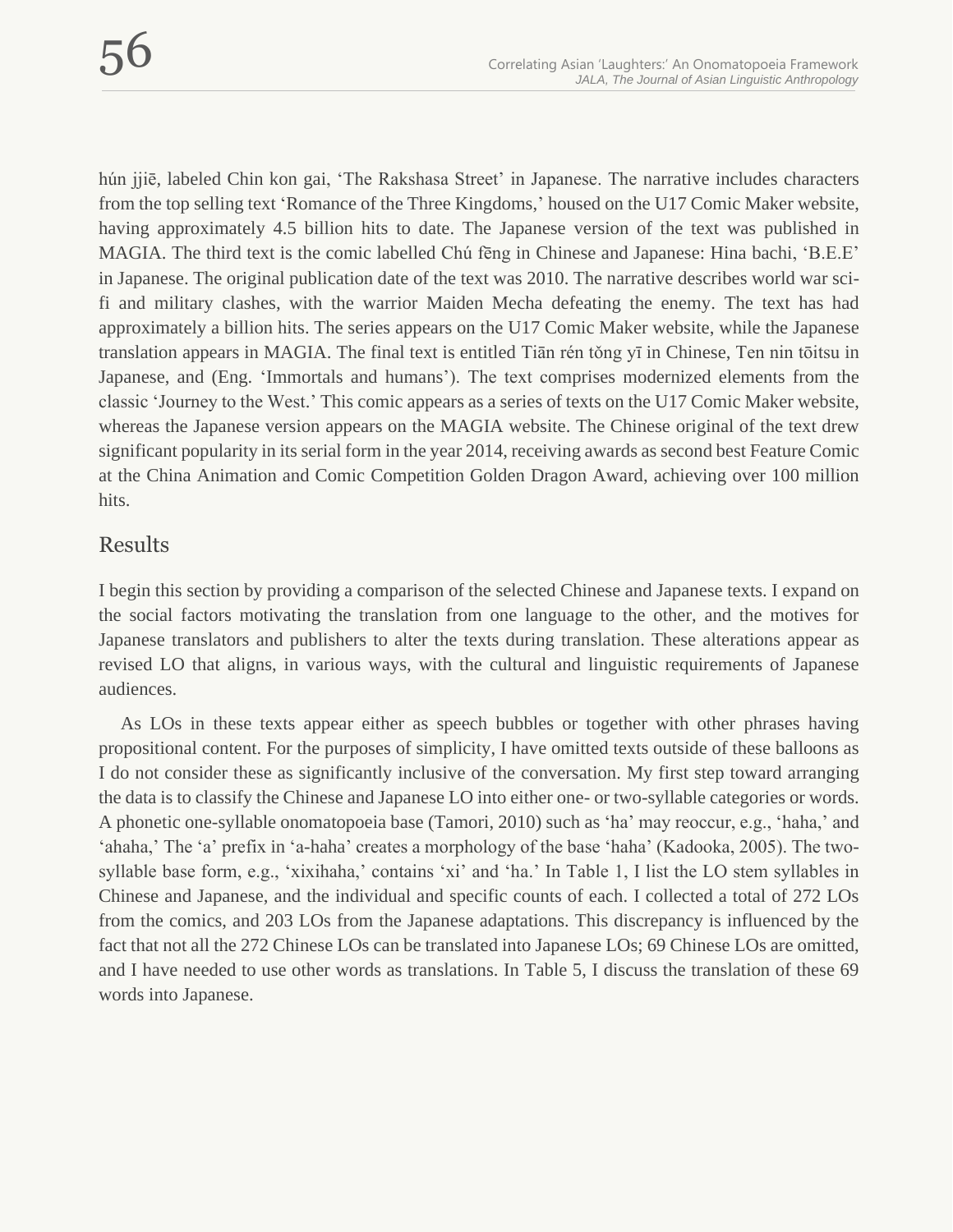| Chinese  | 哈    | 呵    | 嘿           | 嘻<br>$(x_i)$ | 咯        | 嘎    | 哼                  | 吼                          | 嘻哈     | total |
|----------|------|------|-------------|--------------|----------|------|--------------------|----------------------------|--------|-------|
|          | (ha) | (he) | (hei)       |              | ge)      | (ga) | (heng)             | (hou)                      | (xiha) |       |
| total    | 17   | 88   | 38          | 18           | $\circ$  |      |                    |                            |        | 272   |
| Japanese | ノ丶   | ⇁    | $\sim$ (he) | (ku)         | ▷        | 朩    | $\mathcal{F}$ (ke) | $-1$<br>力(ka)<br>$(n$ iya) |        |       |
|          | (ha) | (fu) |             |              | (hi)     | (ho) |                    |                            |        |       |
| total    | 106  | 57   | 12          | 12           | $\theta$ | O    |                    |                            |        | 203   |

Table 1: Chinese and Japanese Los

As Table 1 indicates, I translated (or located) the Chinese LOs into Japanese, although 'ha' is widely used by Chinese (117 words) and Japanese (106 words) texts. To translate the LO into Japanese, translators take into account two dimensions; phonetics and general and contextual semantics. The phonetics of the syllable to be translated, through the Romanization of Chinese characters or Japanese katakana/hiragana, becomes a mediating device for the transliteration process. The translators consider the semantics of words and context. In Table 2, I list the Japanese translations of the five Chinese onomatopoeia most used for laughing. The left column contains the Chinese onomatopoeia, whereas each additional row contains the Japanese equivalent and count.

|         | Japanese      |                    |             |           |       |              |        |              |
|---------|---------------|--------------------|-------------|-----------|-------|--------------|--------|--------------|
| Chinese | $\wedge$ (ha) | $\mathcal{I}$ (fu) | $\sim$ (he) | ク<br>(ku) | E(hi) | <b>ホ(ho)</b> | ケ (ke) | 二ヤ<br>(niya) |
| 哈 (ha)  | 73            | 10                 |             |           |       |              |        |              |
| 呵(he)   | 26            | 29                 |             |           |       |              |        |              |
| 嘿 (hei) |               | $\overline{2}$     |             |           |       |              |        |              |
| 嘻(xi)   |               |                    |             |           |       |              |        |              |
| 咯(ge)   |               |                    |             |           |       |              |        |              |

Note. X: -high frequency stems

Table 2: Five Most Commonly Used Chinese LOs Translated into Japanese.

Table 2 describes that one Chinese LO category can translate into several Japanese categories with a high proportion of LOs with ha or fu as the stem. The Chinese 'ha' usually translates into the Japanese 'ha,' while the Chinese 'he' mostly translates into Japanese 'ha' (26 instances), and so forth. I surveyed the frequency of LO syllables (one, two, three, four) in Chinese, through specific formula: I denote the stem syllable with 'S,' the prefix with 'P,' and the suffix with 'X.' For example, 'ahaha,' having one prefix 'a' and one stem 'ha' repeated twice, becomes 1P(a)2S(ha); 'ehehe' becomes 1P(e)2S(he); and 'hihihi' becomes 3S(hi).

In Table 3 below, the left-hand column displays the number of Chinese syllables, and the right-hand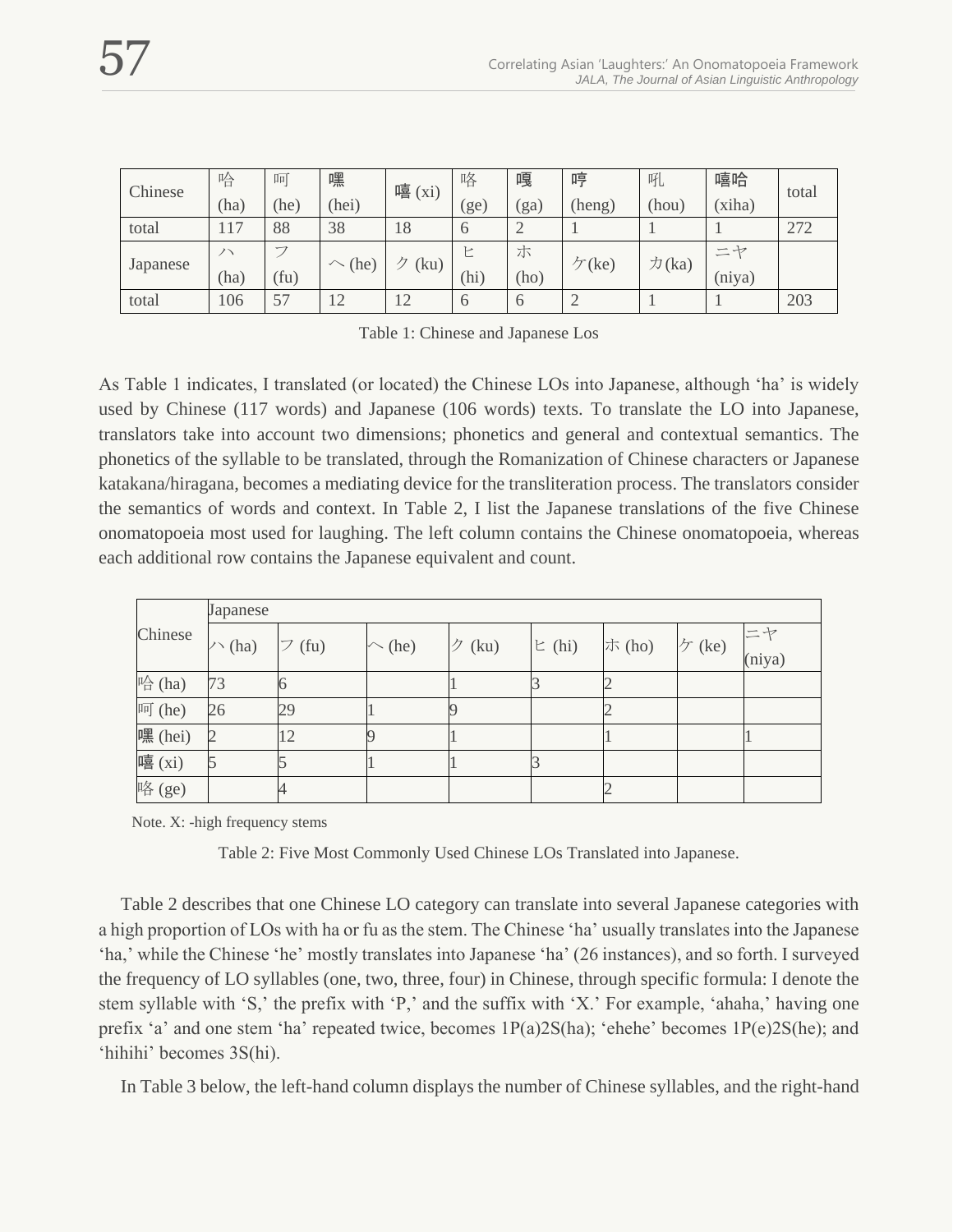column displays the frequency of Japanese. Most Chinese one-syllable LOs translate into two-syllable Japanese LOs (11 words). Most two-syllable Chinese LOs translate into two-syllable Japanese LOs (42 words). As a result, the two countries vary in their use of LOs with similar pronunciation and syllable numbers.

| Chinese         | Japanese |          |                                                           |  |                      |   |  |  |
|-----------------|----------|----------|-----------------------------------------------------------|--|----------------------|---|--|--|
|                 |          |          | One syllable Two syllables Three syllables Four syllables |  | Five syllables Total |   |  |  |
| One syllable    |          |          |                                                           |  |                      |   |  |  |
| Two syllables   |          | $42\Box$ | 30                                                        |  |                      |   |  |  |
| Three syllables |          |          | 33X                                                       |  |                      | 4 |  |  |
| Four syllables  |          |          |                                                           |  |                      |   |  |  |
| Total           |          |          | 69X                                                       |  |                      |   |  |  |

Note. X: -high frequency stems

| Table 3: Syllable Counts of LOs in Chinese and Japanese |
|---------------------------------------------------------|
|---------------------------------------------------------|

In Example Set 5 above, Xia (2021) describes that when Chinese LOs respond to ambiguity, their translations are frequently interjections ('Un' yup, 'maa' well, 'yoshi' all right!), as discourse markers in Japanese (Togashi, 2002, 2004). Not all Chinese LOs can be translated into Japanese LOs, as shown in Table 1 and Table 4.

| Types of Japanese          | Examples                                                                          | Total |  |  |  |  |
|----------------------------|-----------------------------------------------------------------------------------|-------|--|--|--|--|
| Interjections              | kora(1), sora(1), horayo(1), $e(1)$ , hou-(1), maa(3),                            | 22    |  |  |  |  |
|                            | unmaa $(1)$ , nanka-saa $(1)$ , aa $(1)$ , sorya $(1)$ , ja $(3)$ , sokka $(1)$ , |       |  |  |  |  |
|                            | $yosh(2)$ , $iya(1)$ , $datthe(1)$ , $datte(1)$ , $de.de(1)$                      |       |  |  |  |  |
| Sentence-Final             | yo(8), na(3), sa(2), neekala(1), ne(2), nee(1), ze(1), nda(1),                    | 22    |  |  |  |  |
| Particles                  | daro(1), mon(1), zo(1)                                                            |       |  |  |  |  |
| <b>Descriptive Phrases</b> | Shoushi sen ban $(1)$ , kosokoso $(1)$ , line $(1)$                               |       |  |  |  |  |

Table 4: LOs Translated into Interjections and Sentence-Final Particles

Table 4 presents that those translations rely on a variety of interjections and sentence-final particles to indicate the various functions performed by the LOs. For example, a wide range of interjections can be used to address someone (e.g., 'kora,' 'horayo'), to express the speaker's emotional state, or as a response, such as 'maa' (well...). Izuhara (2003) pointed out that the Japanese sentence-final particle 'yo' usually softens the emphasis, warning, or command. Through this subtext, Japanese people understand a character's underlying thoughts and emotions.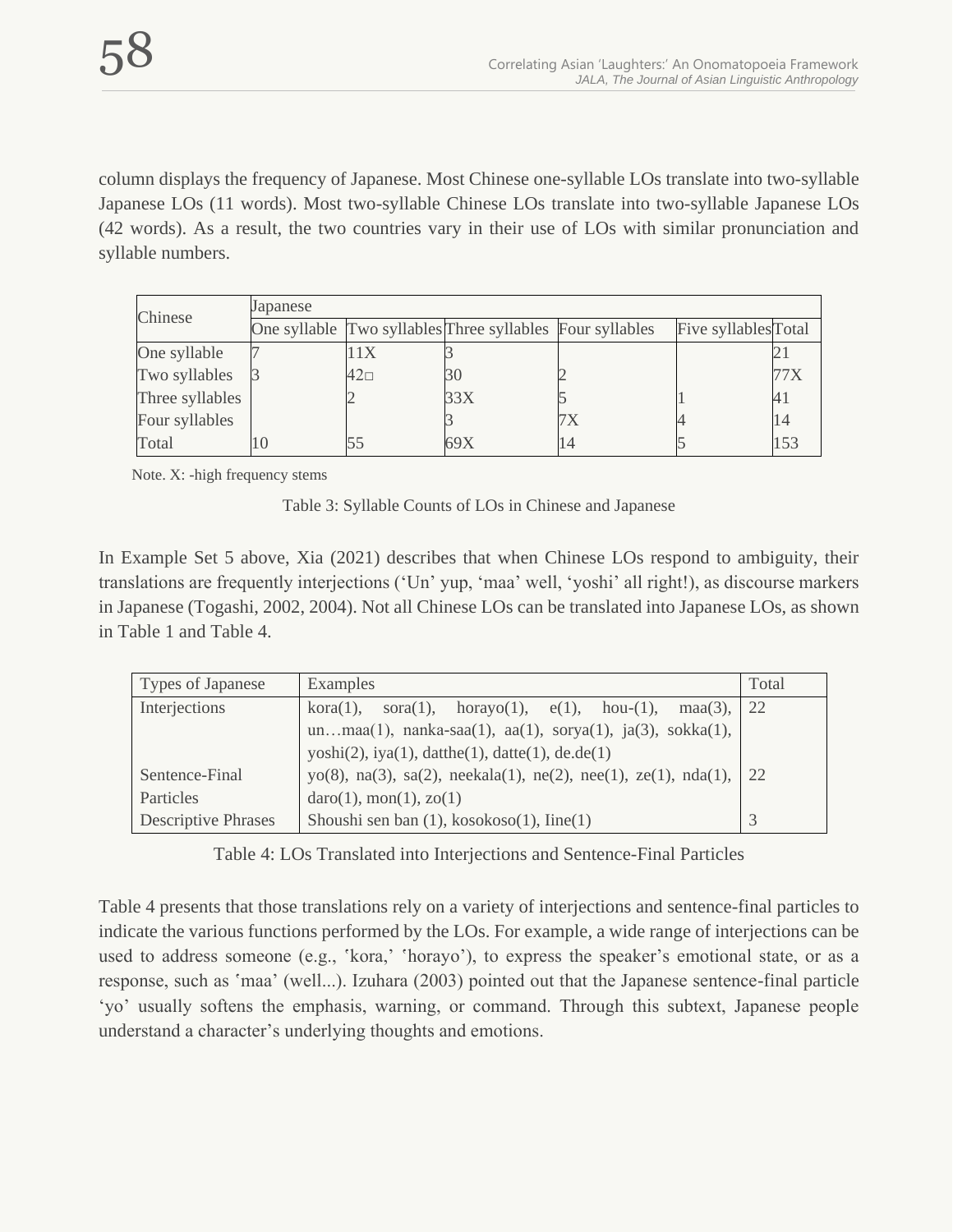## Discussing the data

I now begin to analyze Japanese translations. In this section, I discuss how the difference in the use of LOs becomes a pragmatic function in communication (Xia 2021). When Japanese LOs differ in their functions to Chinese LOs, the Japanese text will not sound natural, and translators use the interjection with a corresponding function. By observing the types of adjacency pairs, interjections, sentence, and final particles, we can distinguish the pragmatic functions of Chinese and Japanese LOs.

## *Adjacency Pairs*

To examine the pragmatic similarities and differences between Chinese and Japanese LOs, I draw on the notion of adjacency pairs (Levinson, 1983); 'question->answer' and 'greeting-greeting' pairs. Hoffer (1994) pointed out that the speaker is more likely to have a smile during conversations or greetings, as did Shimizu (2000), who stressed that greeting with a smile is conducive to reducing the social and conversational distance. LOs in these adjacency pairs cam embody this pragmatic function. Su (2012) notes that Chinese LOs can occur in both greeting and response. In my data below, Chinese LOs appear mostly in 'Question-Answer' adjacency pairs, and less in 'greeting-greeting' adjacency pairs:

#### Example Set 5

- 5.1 S1: shá ?huì zhǎng nín shuō shá ?wǒ méi tīng qīng ! S2: hahaha ! shì zhe hé wǒ nǚ ér jiāo wǎng ā! (yī rén zhī xià, 29, p. 6)
- 5.2 S1: aiiya…kaichou san nani wo itterun desuka? osshatteru imi ga yoku wakara nain desu ga… S2: hahaha! uti no musume to tukiatte mi nai ka? toittan da yo! (hitori no shita, 13, p. 5)
	- 'S1: What? President, what do you mean? I didn't catch it! S2: hahaha! Try to date my daughter!'

In Example Set 5, S2 expects S1 to be able to date her daughter. The text accurately conveys the S2's laughter. This Chinese LO 'hahaha' aims to imitate a loud laugh, while expressing S2's happiness, while coordinating the dialogue. This aligns with Provine (2001), who notes that laughter coordinates how the conversation proceeds; response, evolution, and relaxation. Bu and Su (2011) stress that LO demonstrates a positive attitude towards the other's speech during a positive response. The 'hahaha' at the beginning of the response can thus create friendliness and familiarity. In Japanese, the Chinese 3S(ha) becomes the Japanese 3S(ha). Both function as emotional expression and convey strategic significance: with laughter, the writer gains control over the continuation of the dialogue, and the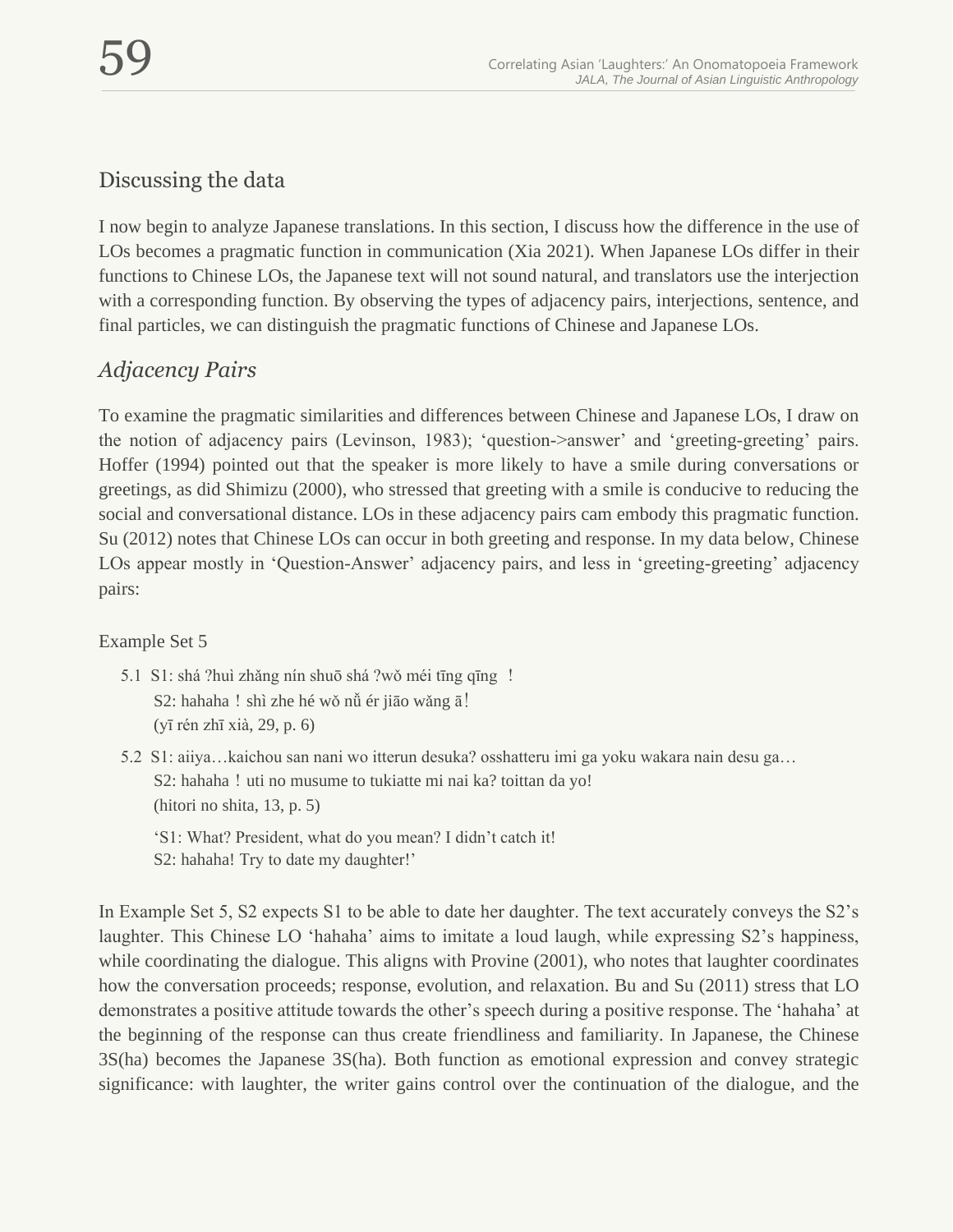audiences gain a better understanding of the content.

However, many examples exist which, when adapted into Japanese LOs, differ to the structure of Chinese LOs. In Example 6.1, S2 provides a 1S(ha) 'ha' at the sentence onset prior to the response, while Japanese adopts the 1P(a)2S(ha) 'ahaha'.

#### Example Set 6

- 6.1 S1: chǔ lán ! duì yú nǐ wǒ de tài dù yě shì yī yàng ! jiā rù tiān xià huì ba ! S2: ha , guǒ rán shì zhè jiàn shì me, wǒ zuì jìn hái zhēn chéng le xiāng bō bō ! (yī rén zhī xià, 29, p. 4)
- 6.2 S1: sorankun ! kimimone ! zehitenkakainihaittehoshii ! S2: ahaha…yappari soiu kotone hontoore saikin daininki de koma tchau na- (hitori no shita, 13, p. 3) 'S1: Chu Lan! For you, my attitude is the same! Join our World Club! S2: ha, do you really? I've become so popular lately!'

S2 responds by using 'ha,' and comments that he has become too popular. Nikopoulos (2017) suggests that when speakers include LOs, the laugh is often considered strategic. Other than an undeliberated positive emotion, the Chinese 'ha' plays no role in expressing the speaker's positive mood. Instead, Example 6.1 suggests that S2 is upset as he was overly popular despite being invited, where 'ha' indicates a sense of powerlessness.

In these adjacency pairs, the pragmatic function of Chinese LOs show similarity to that performed by laughter in daily conversations. In Example 6.1, S2 responds neither positively nor negatively; 1S(ha) facilitates the conversation by demonstrating understanding (Madden, Oelschlaeger, and Damico, 2002). In Japanese onomatopoeia, a syllable does not directly mimic sounds. Instead, it is a common practice to add such phonological elements as a moraic consonant or a nasal sound (Tamori, 2010). In Example 6.2, the number of syllables increases, and the prefix 'a' marks the onset of the word to reinforce the vivacity of laughter (Kadooka, 2005).

#### Example Set 7

- 7.1 S1: nǐ yě bú zhī dào zhāng chǔ lán zài nǎ ? S2: a~heihei……duì……duì bú qǐ……zhēn de bú zhī dào (yī rén zhī xià, 32, p. 11)
- 7.2 S1: …Anata mo suwae arashi no ibasho shiranai? S2: a~e he he… mōshiwakenai ga hontōni shiranai ndesu… ha i… (hitori no shita, 14, p. 24) 'S1: You don't know where Zhang Chulan is? S2: a~heihei...Yes...I'm sorry...I really don't know'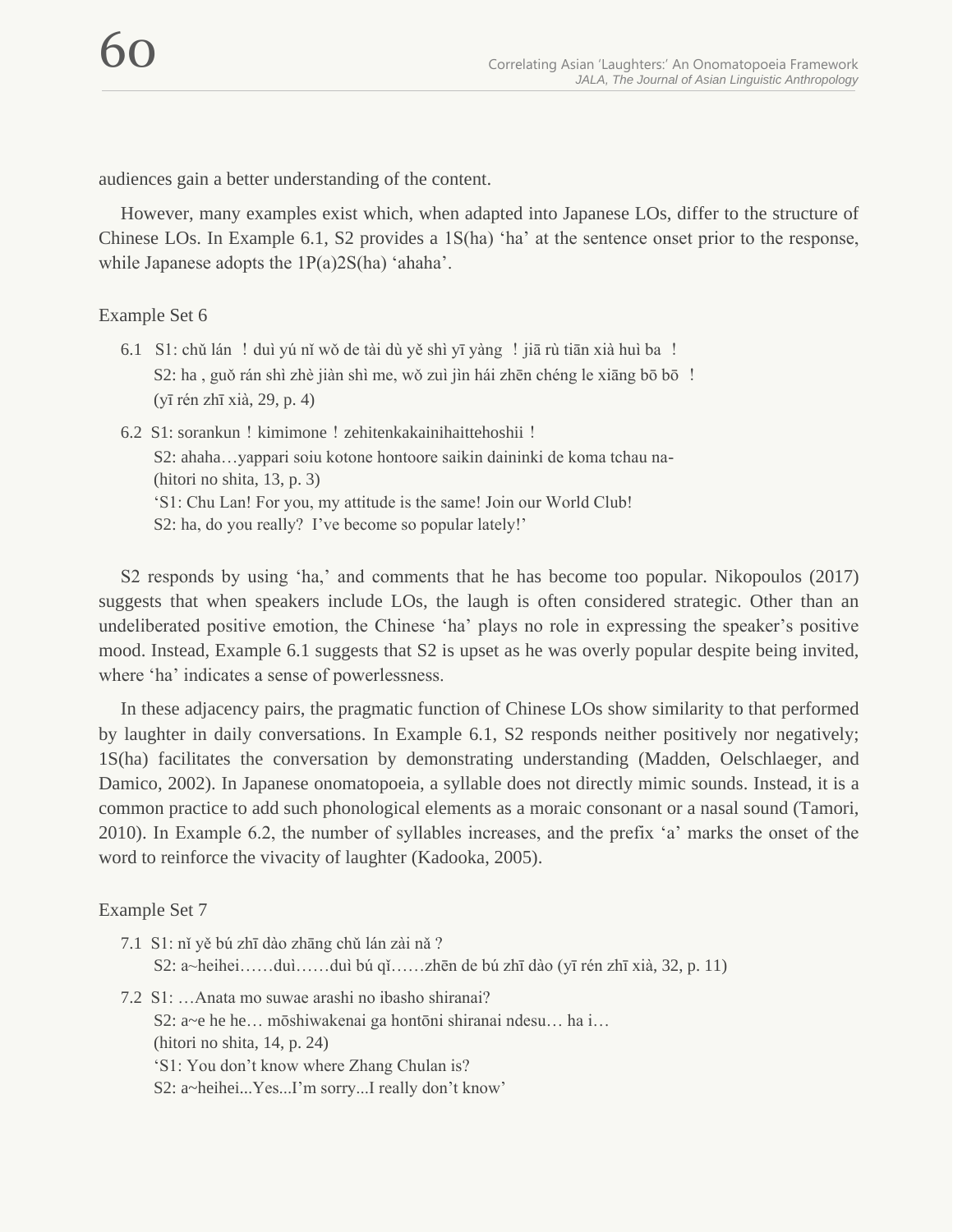In Example 7.1, a question surprises S2, which the prefix 'a' signifies. S2 does not answer to S1's question owing to embarrassment. 'heihei' differs from the smaller laugh 'haha.' As suggested by Balandis (2010), people laugh when projecting dignity and control, to reduce stress and to calm themselves. The LO here is quieter rather than happy. S2 uses 'heihei' to relieve his nervousness and to resolve awkwardness. Unable to answer, S2 hopes that S1 does not anger. In the Japanese version, this translates into 1P(e)2S(he) with the prefix 'e.' Examples 6.2 and 7.2 suggest that Japanese people frequently use a vowel as the LO start. The Japanese 'ehehe' is often used by a 'cute' child to describe flattering and embarrassed laughter and when an LO in an embarrassing place must construct good social relations (Glenn, 2003; Provine, 2001).

In Example 8.1, 2S(he) expresses an aggressive laugh, which, when in Japanese becomes 3S(fu). This is similar to Example 8, where the Chinese 2S(hei) becomes the Japanese 3S(he).

Example Set 8

- 8.1 S1: ----Hǎo ba, shuō shuō nǐmen de tiáojiàn S2: hehe, nín zhème dà de huǒqì wǒ hǎo nán kāikǒu a (Chú fēng, 1, p. 38)
- 8.2 S1: …Yokarou hanashi o kikou S2: fufufu, ikinari donaritsukeru no wa tokusakude wa nai to omouga (Hinabachi, 1, p. 38) 'S1: OK, tell me about your terms. S2: hehe, you're so angry, I don't know how to talk'.

Despite the appearance of 2S(he), S1 asks S2 to express their terms, yet S2 uses 'hehe' at the response onset as an offensive laugh, followed by dissatisfaction. The translation of 2S(he) into Japanese diverts from a similar LO. Instead, 3S(fu) expresses an offensive laughter. Convivial and friendly laughter in Examples 6 and 7 differs to aggressive laughter in Example 8, which demonstrates superiority, contempt, and the intention to scare others (Shimizu, 2000). In example 8.1, S2 attacks S1 by identifying a threat, "nín zhème dà de huǒqì wǒ hǎo nán kāikǒu a" (You're so angry. I don't know how to talk), where the LO expands on the ironic sentiment of S2's response, to accelerate the dissolution of the relationship.

## *Motives for Altering Japanese Comic Texts*

In the previous section, I discussed the translation of Chinese LOs into Japanese LOs. When the initiator of the conversation shows anger, the respondent likely uses a Chinese LO, which is then translated into the Japanese sentence-final particle. Brown and Levinson (1987) refer to verbal behavior threatening face as FTA (Face Threatening Act), triggering unpleasant feelings. Consequently, the emotions of participants are twisted and the negotiation collapses.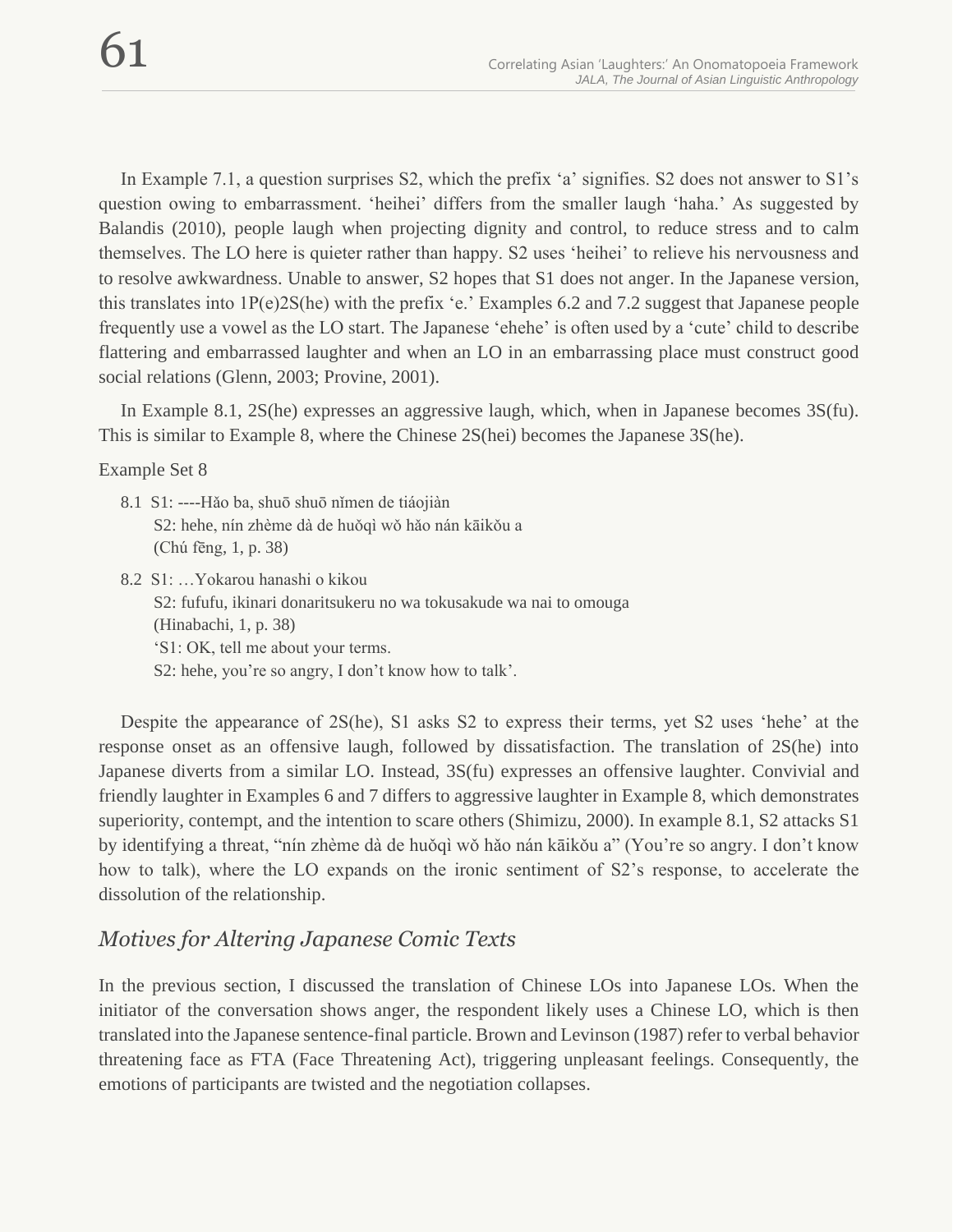To repair a damaged relationship, the speaker appears to excuse himself with a laugh such as "I'm sorry, hahaha ..." I thus now discuss the emergence of Chinese LOs during FTA in Japanese. Example set 10 exemplifies the mixed emotions of speakers as and a tense atmosphere. In Chinese, the LO 'heihei' describes a 'worthless laugh,' to increase playfulness (Shimizu, 2000). However, in Japanese, the translator omits the LO and adds the sentence-final particle ( $\sim$  yo'), absent in Chinese, thus altering the tone. In Example 8, the Japanese 'ehehe' replaces the Chinese LO 'heihei', which I discuss below.

#### Example Set 9

- 9.1 S1: Bùyào yòng nà zhǒng díshì de yǎnguāng kànzhe wǒ, wǒ kěshì jiùguò nǐ liǎng cì xìngmìng de rén a. Xiǎng zhīdào yī diàn zhīzǐ de láilì ma? Fàngsōng diǎn, kěyǐ hé wǒ biān pào biān liáo S2: wǒ zhēn de huì dòng shǒu shā sǐ nǐ
	- S1: heihei……de què shì kāi wán xiào
	- (Chú fēng, 30, p. 14)
- 9.2 S1: Niramanaide hoshii deesu ne, nikai mo inochi o sukuttan deesu kara eden no ko ni tsuite shiritaideshou? Maa o furo ni tsukarinagara demo
	- S2: koroshite yaru!
	- S1: jooku desu yo
	- (Hinaba chi, 7, p. 15)
	- 'S1: Don't look at me with that kind of hostility, I saved you twice. Would you like to know the origin of Eden's child? You can talk to me in the bathtub.
		- S2: I really want to kill you.
		- S1: heihei……just kidding'

In Example 9, S1 molests S2, by inviting S2 for a bath. S2 is enraged and sarcastically suggests killing S1. According to Brown and Levinson (1987), speakers attack another's face to protect their own. Through embarrassment, S2 loses face, thus deadlocking the conversation. Consequently, S1 shows respect to placate animosity and to continue the conversation. S1 considers S2 as a potential partner, saving S2's life, although S2 still cannot believe that S1 can become a partner.

Glenn and Holt (2013) framed laughter as a resource in handling tricky situations: It directs interaction away from negativity while mitigating effects of discord. S2 felt insulted and furious; however, S1 sought to dispel dissatisfaction with S2 using 'heihei.' The "dí què shì kāi wán xiào" (just joking) emphasizes that S1 had no intention to anger S2. Grammer (1990) noted that laughter may be a ritualized signal, communicating "this is play, don't take it seriously" to ambiguate or placate adverse intentions. Li (2017) emphasizes that 'heihei' can make speech more vivid while creating a casual atmosphere during FTA. Therefore, S1's 'heihei' purports to relieve tension, and carries the implication of 'I'm sorry. I shouldn't have said that,' revealing participants' attitudes and directions.

In contrast, the 'heihei' in Example 7 intends to reduce the responder's nervousness, as the person raising the question will not feel dissatisfied despite the negative response. However, in Example 9, S2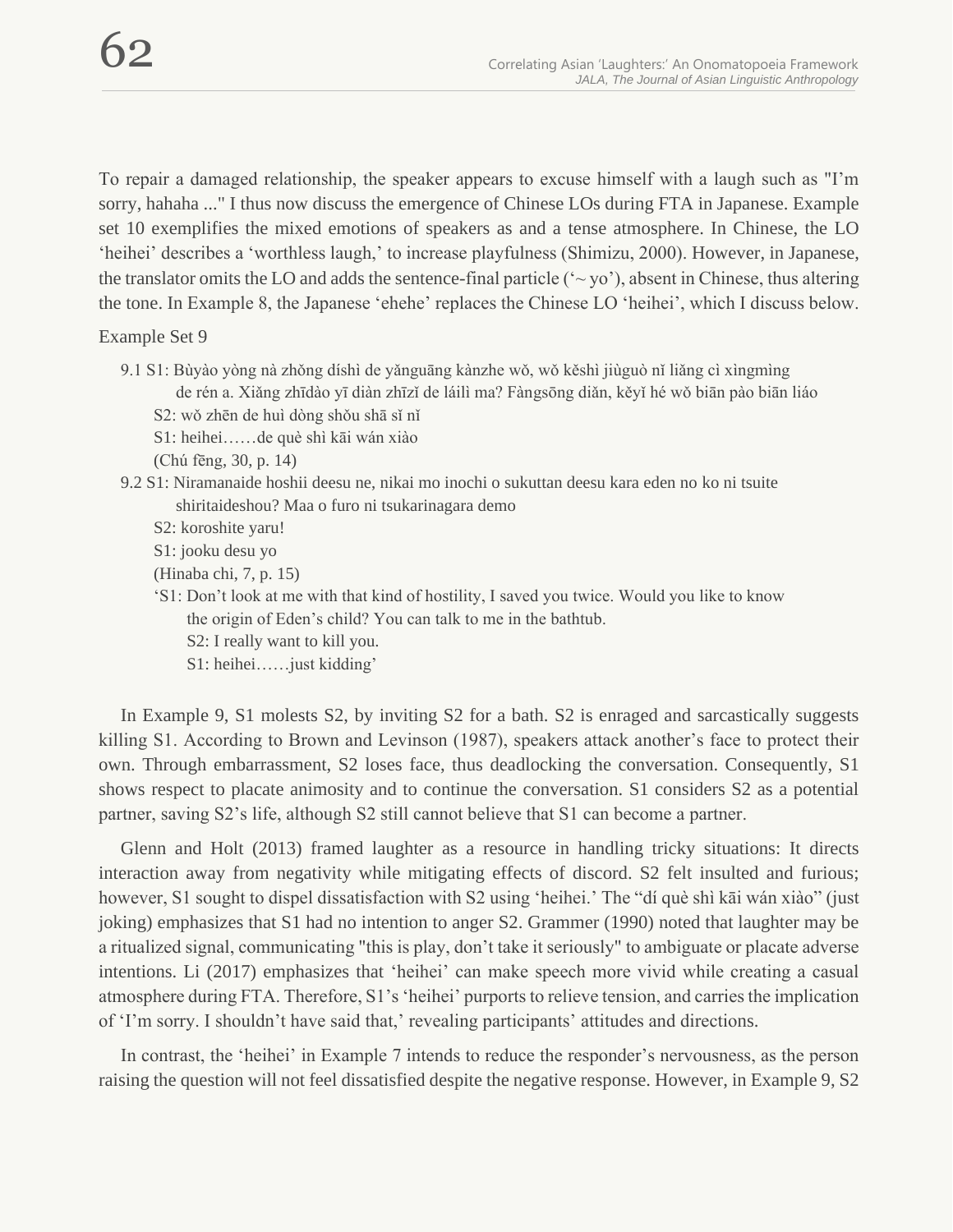feels neither fearful nor anxious. The fact that the joke may anger S1 does not occur to S2. Thus, 'heihei' purports to decrease S1's dissatisfaction. As Hashimoto (1994) argues, the communication function of laughter can be categorized into two types: self-centered and other-centered. Laughter used to express happiness and to relieve tension is self-centered, whereas laughter that alleviates an awkward atmosphere is other-centered. In example 7, 'heihei' acts on the speaker (self-centered), while in Example 10, the 'heihei' focuses on the recipient of that laughter (other-centered).

In Example 9, the Chinese LO 'heihei' and adverb 'díquè' (certainly), for which the corresponding Japanese adverb is 'tashika ni' (certainly), are omitted. The Japanese translation 'jooku desu yo' with the sentence-final particle 'yo' is similar to the Chinese phrase 'dí què shì kāi wán xiào a/o', with the Chinese sentence-final particles 'a/o' that possess an interpersonal function to soften the tone (Lin, 2005). However, the above exemplify the importance of LOs in Chinese communication during FTA. In the absence of LOs, readers perceive the dialogues as too unnatural in Chinese. Instead, the Japanese sentence-final particle '~yo' is potent when used to convey personality, attitude, and feeling. Speakers employ '~yo' to alert the listener to information, which can relax a statement that is used for emphasis, warning or command (Uyeno, 1971; Izuhara, 2003). Consequently, '~yo' can convey an emotional expression similar to Chinese LOs while softening the tone.

As for motives for committing LOs in Japanese, a comparison should be conducted with Example 7. In Example 7, the Chinese LO 'heihei' is translated into the Japanese 'ehehe', where S2 uses 'ehehe' to respond; this action most likely exacerbates contradiction among Japanese speakers. The Japanese LO indicates flattering, shy, or smug laughter, and allows for laughter by mocking others as foolish (Ono, 2007). In Example 8, the Japanese LO 'ehehe' will more likely be regarded as embarrassing, shy laughter. However, in Example 9, S2 is already angry; if S1 uses the Japanese LO 'ehehe', S2 will interpret 'ehehe' as mockery. Therefore, translators have developed a solution; omitting the Japanese LO and, rather than adopting direct translation, using '~yo' to convey feeling.

In Example 10, S2 attempts to repair relations through onomatopoeia twice in Chinese: The first Chinese LO 'haha' is adapted into the Japanese sentence final particle '~damon,' while the second Chinese LO 'heiheihei' is ignored.

Example set 10

- 10.1 S1: nàme…wǒ yǐjīng shì nǐmen de yī yuánle ba……
	- S2: haha! Bàoqiàn~yīnwèi zhè shīgǔ de xiàoguǒ bù shèn lǐxiǎng wǒmen hái bùnéng jiēnà nǐ……
	- S1: shénme! Dāngchū kěshì nǐ xiàng wǒ zuòchū chéngnuò de! nǐ xiǎng fǎnhuǐ ma!
	- S2: nà méizhé! Shéi ràng xiànzài wǒ shì guǎn rénshì de ne wǒ shuō bu háng jiù bùxíng! heiheihei ~nǐ yě yīnggāi zhīdào wǒmen shì yīqún jì bù kào pǔ yòu méi guījǔ de rén ba!
	- (yī rén zhī xià, 9, p. 3)
- 10.2 S1: Kore de watashi mo antara no nakama yo ne? S2: gomen! Muri! Kono shitai yakunitatanakatta nda mon!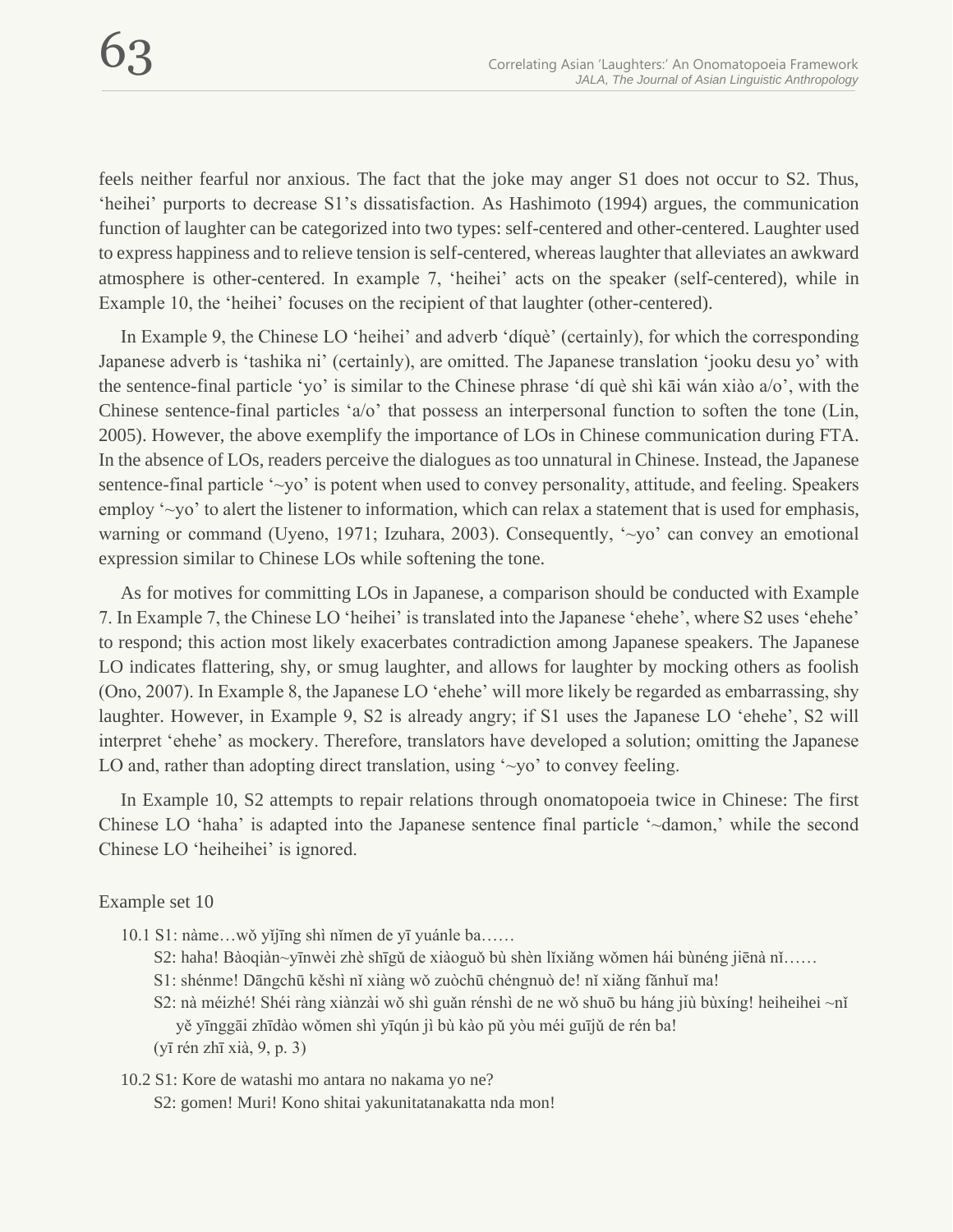S1: ha ~a!? Yakusoku o yaburou tte no!? Usotsuki!!

S2: Jinji tantō wa bokuna nda boku wa dame ttsuttara damena no ~ bokura ga rūru yara shinrai tte kotoba to muen'na no shitterudaro?

(hitori no shita, 4, p. 3)

'S1: So... I am already your companion...

- S2: haha! Sorry~ We can't accept you because the effect of the bones is not ideal...
- S1: What! You made a promise to me at the beginning! Do you want to regret it!
- S2: That's okay! I am in charge of personnel matters. If I disagree, you just can't join! heiheihei~ You should also know that we are a group of unreliable and unruly people!'

In Example 10, S2 disregards S1's request. The first reply begins with 'haha, followed by the word 'excuses,' and ending with rejection. Motivated by frustration, S1 asks again. Despite interlocutor tension, S2 again explains the denial. S2 laughs and placates the situation by lowering his status and increasing his submissiveness. The 'haha' exhibits unclear emotion, despite its description as a loud laugh in Examples 5 and 6. However, 'haha' indicates that S2 intends to continue with a relaxed attitude while considering S1's emotions, aligning with Warner-Garcia (2014), who notes that 'coping' laughter can offer a 'safety valve' during disagreement, which consists of four interactional functions: face-threat mitigation, face-loss concealment, serious-to-nonserious frame switch, and topic transition facilitation. S2 anticipates that, through his refusal, S1 will lose face and disagree. As such, S2 laughs prior to refusing, ambiguating his attitude and placating seriousness.

Li (2017) suggests that the speaker cannot berate other people but uses a subdued way to express dissatisfaction and to blame others. Here, S2 employs the Chinese 'heiheihei' euphemistically as sarcasm. A loud 'haha' laugh by S2, in response to S1's anger, is more likely seen as mocking. As a result, when a speaker realizes that the listener is dissatisfied, the speaker becomes inclined to opt for the 'heiheihei,' to avoid intensifying the contradictions, as Example 10.1. By contrast, in Japanese, the translator avoids enraging S1 through changes made to the conversation. When making interpretations, people are influenced by their cultural background. Japanese people first apologize, hence omitting the Chinese LO 'haha,' then, revealing the reason for refusal. The sentence-final particle '~damon', which conveys cuteness, appears at the sentence coda to soften the speech. The Chinese LO 'heihei' is also omitted when S2 again declines S1's request.

My data suggests that Chinese LOs are often used in conversation during FTA. The Chinese includes the LO in the response, to ease the ensuing embarrassment and anger. Furthermore, these Chinese LOs become essential to fluid conversational interactions. Without an appropriate LO in FTA, characters' lines may quickly appear awkward and cumbersome. In Japanese, it is natural to sincerely apologize on formal occasions. However, if these words damage the face of others, such as through molesting or rejection, an apology with a laugh becomes impolite and angering. When the Japanese read character lines in comics, and LOs appear in FTA, non-seriousness is deepened. Therefore, in Japanese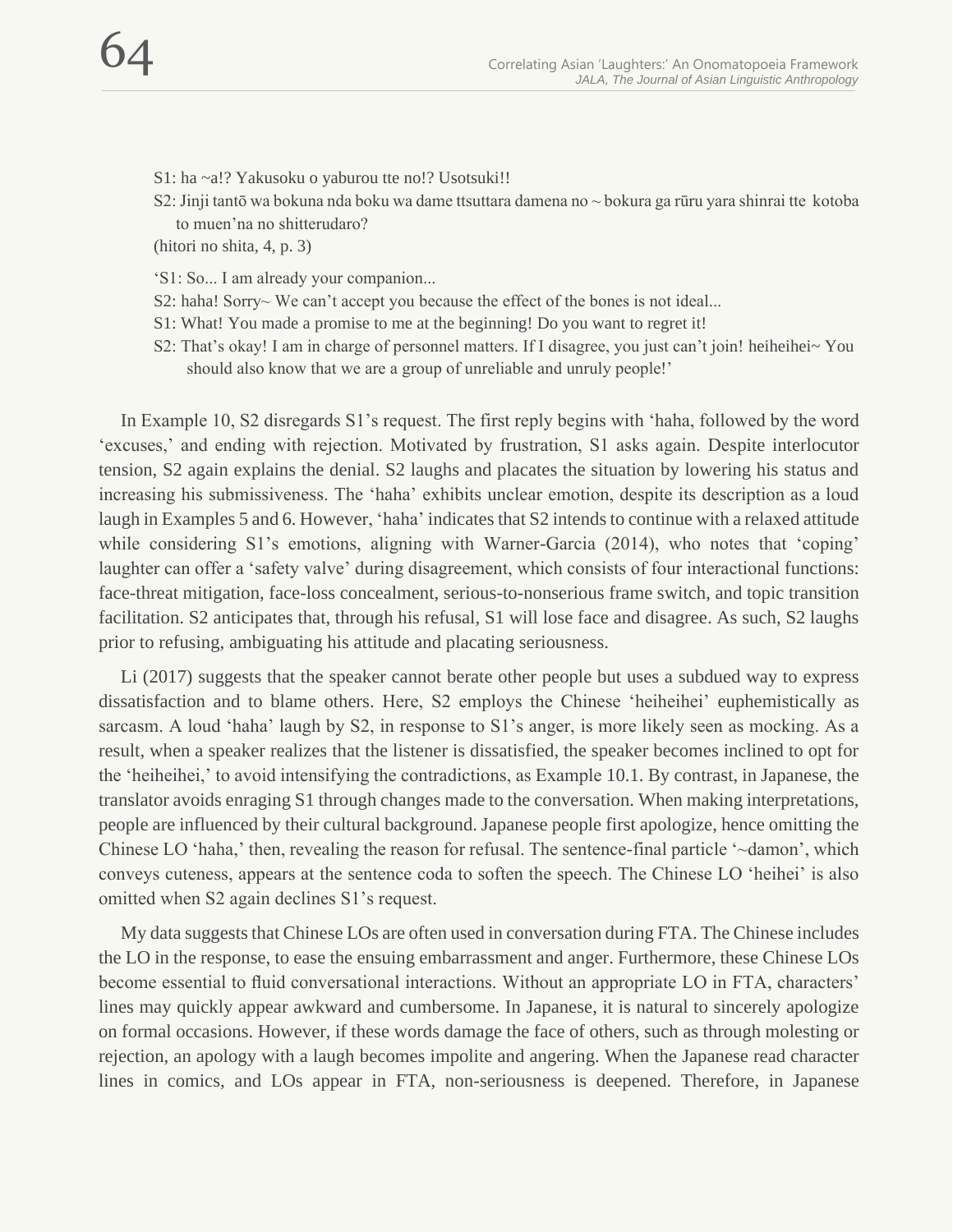adaptations of comics, LOs are omitted and sentence-final particles ease tensions.

LOs at the end of the sentence as the conversation initiator tend to be omitted in Japanese. Compared to the LO in the responses in Examples 5 to 10, the focus of conversation initiator is not on the content of the previous statement for selecting the corresponding laugh to express emotions and regulate the pace of the conversation. In Example 11, the Chinese LO 'haha' and 'heihei' are translated into the Japanese sentence-final particle.' $\sim$  neekaa,' ' $\sim$  dane,' etc. when the topic is initiated by S1's laughter to express a ridiculous attitude.

Example set 11

- 11.1 S1: zhè wèi dào shì ā bí Zhī huǒ! wǒ de zuì ài haha! S2: wǒ qù nǐ de!! (zhèn hún jiē, 54, p. 5)
- 11.2 S1: Kono kaori wa ore no sukina abi hi ja nē kaa!! S2: buttagitte yaru!! (Chin kon gai, 10, p. 50) 'S1: This smell is Abi's fire! My favorite haha S2: You are sick!!'
- 11.3 S1: xiǎng bù dào zài zhè è líng mǎn bù de dì fāng, yě yǒu zhè me hǎo de yáng guāng heihei S2: hǎo xiào me~? S1: haha, kāi wán xiào (gān gà) (zhèn hún jiē, 3, p. 5)
- 11.4 S1: akuryō-darake demo asa wa kon'na kimochi ga ī nda ne!! S2: omoshiroi ka? S1: e? iya…(biku~tsu) (Chin kon gai, 1, p. 47) 'S1: Unexpectedly, in this place full of evil spirits, there is also such a good sunshine heihei~ S2: Is it funny~? S1: haha, kidding... (embarrassed)'

In Example 11.1, the Chinese LO 'haha' represents a laughter effected by the sensation of pleasure, as S2 chose not to seriously consider S1's attack "Abi's fire," alleging that Abi's fire is his favorite food. S1 draws on 'haha' to tease S2 as being powerless. Laughter can be used ironically during verbal irony (Gibbs, 2000). The 'haha' in Example 11.1 differs from the happy laughter in Example 5, the ambiguous laughter in Examples 6 and 7, and the 'haha' in Example 10. As an offensive laughter, the 'haha' in Example 11.1 triggers a stronger sense of superiority than 'hehe' in Example 8, where the LO mimics the power of sound, thus qualifying the intensity of the emotion of the speaker.

Moreover, in Example 11.3, S1 suggests, "It feels good in the morning." The Chinese LO 'heihei' expresses a sense of comedy, however, since S1 ironically states that "this place filled with evil spirits would have such good sunshine" prior to laughing, 'heihei' seems to deepen this sense of irony. S1's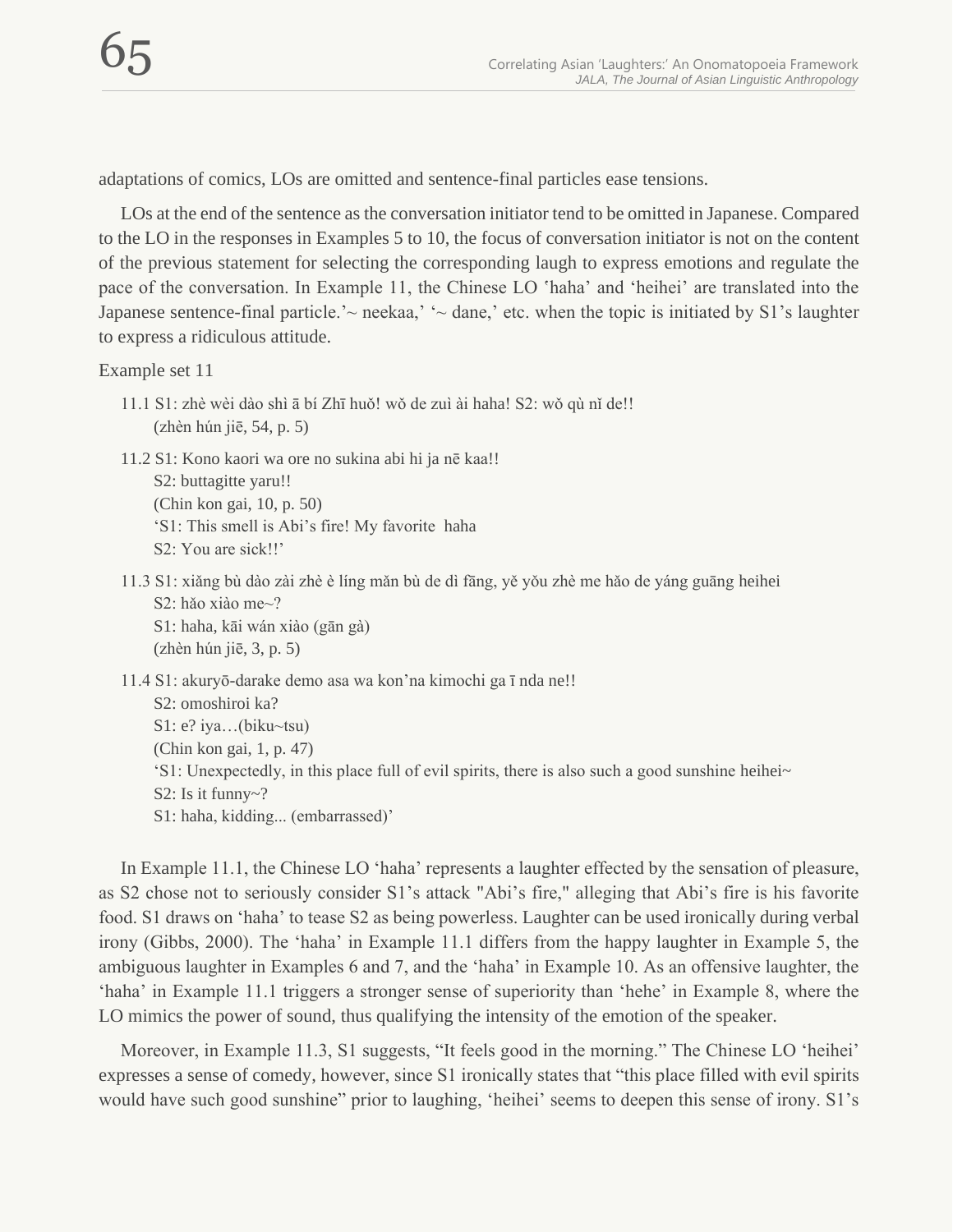first laugh renders the atmosphere clumsy, thereby creating an FTA, where S1 and S2 cooperate. Then, S1 switches the topic by laughing, similar to Example 10. The combination of Chinese onomatopoeia and "kāi wán xiào" (kidding) is often used as a justification when the speaker experience's the listener's anger. LOs reduce such embarrassment while alleviating the tension of the listener, as in Examples 9 and 10.

In the Japanese adaptation, the negative question  $\sim$  neekaa,' (right? isn't it?) appears, although the Chinese line comprises an LO and a positive sentence. Additionally, '~ neekaa' signifies a vulgarized version of  $\sim$  naika,' which has a negative particle 'nai' (not) and a sentence-final particle ' $\sim$ ka' (question). Here, 'nai' as a colloquial form of 'naides,' appears at the end of negative sentences, while the negative question ends with 'naika' (shortened from 'naidesuka'), emphasizing emotions (criticism, anger). 'Ne' and 'ka' with extended vowel sounds frequently accompany speech by upset characters to express arrogance and vulgarity (Kinsui, 2014). In Example 11.4, the sentence-final particle suggests strong offensive nature. Despite being identical to the  $\sim$  yo' in Example 9, with emphasis placed on opinions and attitudes, the subject openers facilitate the listener's feeling of offense using '~ neekaa' '~ dane.' Through the sentence-final particle, the Japanese adaptation stresses the aggressiveness of the speaker.

When the conversation initiator attempts to joke or ridicule, Chinese speakers are inclined to use LOs at the ends of sentences, while the Japanese tend to emphasize the offensive use of the sentencefinal particles. This adaptation is related to the location of Chinese LOs as well as to the relationship between the characters, which may even utilize the same LO. In Example 8, in the offensive LO used in the enemy's conversation, the Chinese LO 'hehe' at the beginning of the response is translated into the Japanese LO 'fufufu,' whereas the Chinese LO 'haha' at the end of the topic initiation sentence is translated into the Japanese sentence-final particle '~ neekaa' in Example 11.1. Moreover, in Example 7, when using the Chinese LO 'heihei,' tension is relieved in the response containing the Japanese LO 'ehehe.' However, in Example 9, 'heihei' intends to placate the awkward atmosphere during the FTA, and is translated into the Japanese sentence-final particle  $\sim$  yo.' In Example 11.3, 'heihei' at the end of the topic initiation sentence becomes the Japanese sentence-final particle '~ dane.' In Examples 11.1 and 11.3, the Chinese LOs 'haha' and 'heihei' motivate the emergence of an FTA, and are translated into Japanese sentence-final particles.

#### Conclusion

As LOs in comics are no longer simply framed as vocabulary imitating laughter, these expressions of pleasure or happiness, maximize their extensive semiotic repertoire at the interactional and hence discursive level. However, this semiotic potency and facility increases during affirmative, ambiguous and negative responses. Through a comparison of Chinese Pinyin with Romanized Japanese, the Chinese 'haha' 'heihei' and the Japanese 'haha' 'hehe' exhibit common characteristics. The prosody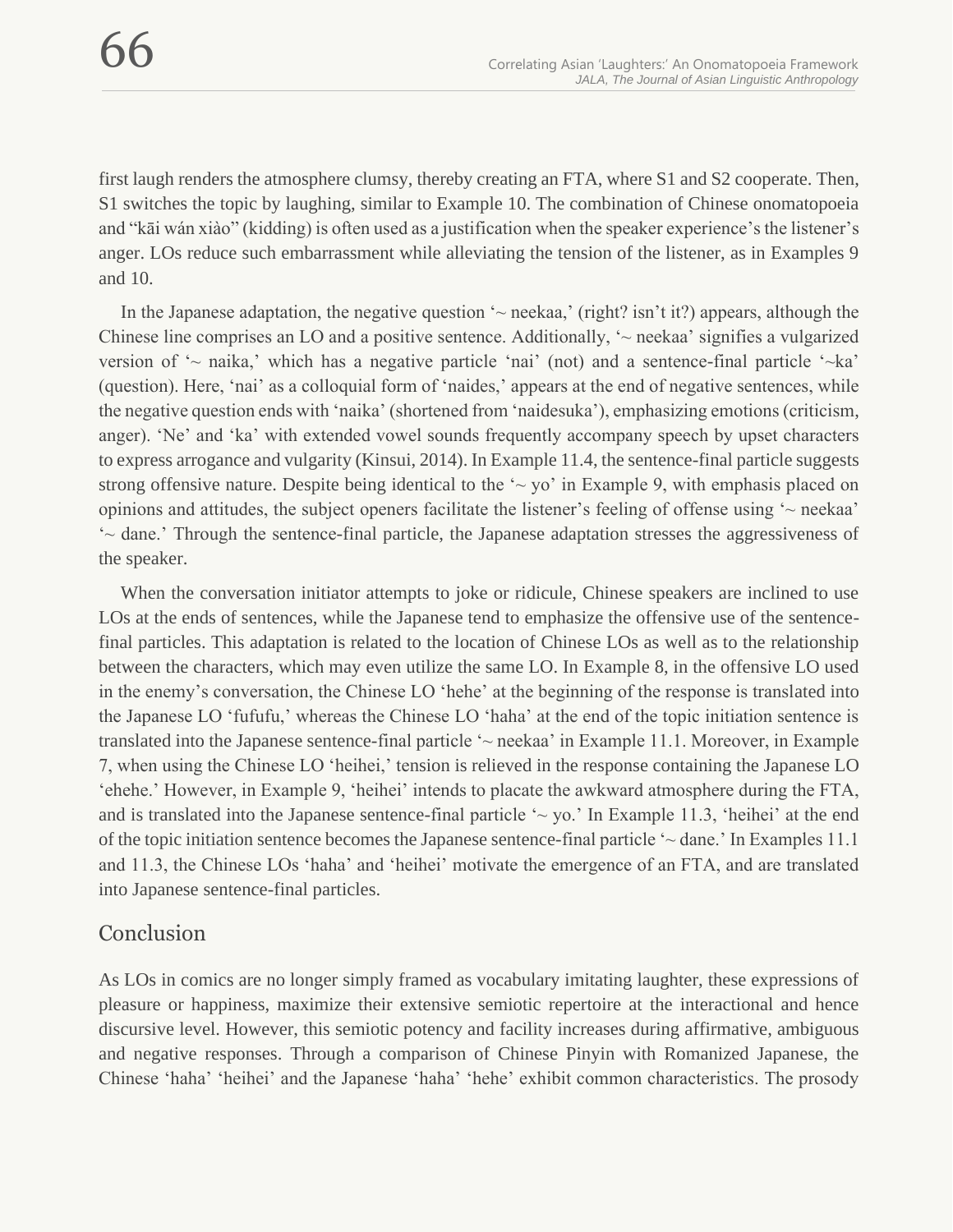however does differ, such as in the number of syllables of LOs in the response. Chinese 1S or 2S LOs often ensure a smooth response to previous statements. However, the prevalence of Japanese 1P2S and 3S LOs suggests that the Japanese require a longer laughter description than the Chinese.

Since two languages that employ LOs vary greatly, the potential interpretations of their messages are infinite. However, Chinese and Japanese people use a variety of LOs to demonstrate pragmatic functions, even within the same context. It is commonplace for LOs to describe social laughter or aggressive laughter, irrespective of whether it is in Chinese or Japanese. Chinese LOs depicting social laughter can promote friendly communication or ease tension in the FTA between collaborators. Jokes and offensive laughter used between enemies to damage relationships are necessary conversations in comics as they imitate sounds of laughter while describing subtextual meaning, thereby promoting the plot.

The communicative function performed by the LO revolves around the "Question" initiator rather than the responder. In the Japanese version, the exercise of LO is often avoided when the speakers are in a cooperative relationship as it can be easily misunderstood as provocative laughter, which may lead to a deadlock in the conversation. To "soften the statement" and reduce tension, a variety of sentencefinal particles with functions such as emotional expression and emphasis are added. Moreover, these words will also be translated into sentence-final particles for their offensive emphasis when the "Question" initiator teases or jokes the responder into using LO at the end of the sentence. In the Chinese version, the "Question" initiator uses LO at the end of the sentence with irony and a negative undertone. Here, LO serves to strengthen the role, which tends to reinforce the negativity and offensiveness of the speech. As a result, the "Answerer" is more likely to provide a disaffiliated response. In the Japanese version, sentence-final particles indicate corresponding functions performed by the LO.

#### References

- Bachorowski, J.A., and Owren, M.J. (2001). Not all laughs are alike: Voiced but not unvoiced laughter readily elicits positive affect. Psychological Science, 12, 252-257.
- Balandis, M. (2010). Psychology studies nervous laughter Lithuania. Retrieved from March 16, 2021 http://loreskinaite.blogspot.com/2010/04/types-of-laughter.html
- Brown, P., and Levinson, S.C. (1987). Politeness: Some universals in language usage. Cambridge, UK: Cambridge University Press.
- Bu, Y. and Su, X.-C. (2011). Wǎng luò liáo tiān zhōng de nǐ shēng yìng dá cí yǐ "hehe" wéi lì. Journal of Jiangxi Science and Technology Normal University, 5, 86-91.
- Chinese Academy of Social Sciences, Institute of linguistics. (2005). Xīnhuá zìdiǎn (10th ed.). Beijing, CN: Commercial Press.
- Fujii, S. (2013). Conditional constructions as discourse markers in Japanese: Toward a typology of their form and function language, information. Text, 20, 87-101.
- Gibbs, R.W., Jr. (2000). Irony in talk among friends. Metaphor and Symbol, 15(1/2), 5-27.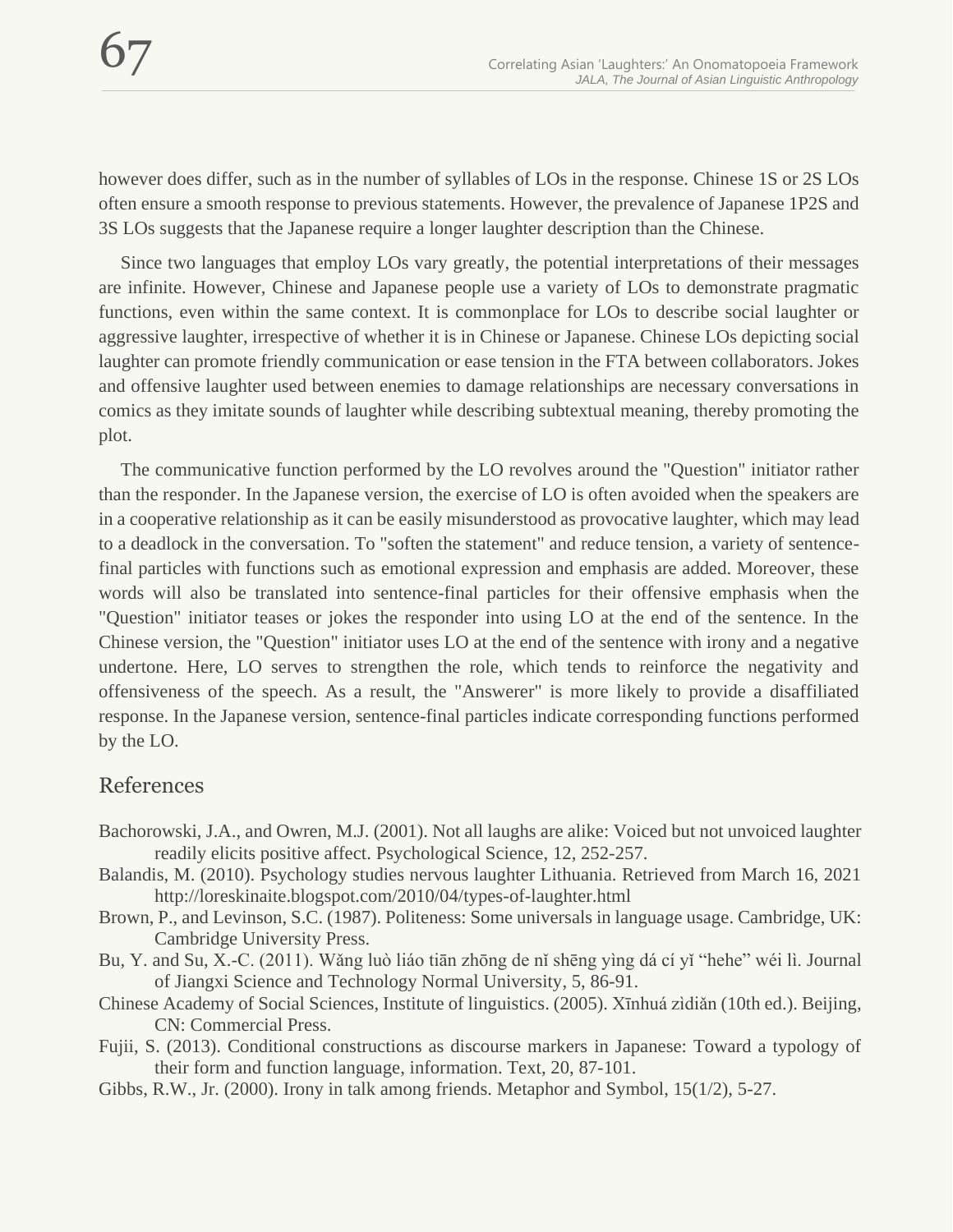- Glenn, P. (2003). Laughter in interaction. Cambridge, UK: Cambridge University Press.
- Glenn, P., and Holt, E. (2013). Studies of laughter in interaction. New York, US: Bloomsbury USA Academic.
- Grammer, K., and Eibl-Eibesfeldt, I. (1990). The ritualization of laughter. In W.A. Koch (Eds.), Natürlichkeit der Sprache und der Kultur: Acta Colloquii (pp. 192-214). Bochum, DE: Brockmeyer.
- Hashimoto, Y. (1994). Warai no komyunikeeshon. Gekkangengo, 23(12), 42-48.
- Hepburn, A., and Varney, S.B. (2013). ((Laughter)): Some notes on transcription. In P. Glenn and E. Holt (Eds.), Studies of laughter in interaction (pp. 25-38). London, UK: Bloomsbury.
- Hölker, K. (1991). Französisch: Partikelforschung. Lexikon der Romanistischen Linguistik, V, 77-88.
- Izuhara, E. (2003). Shuujoshi 'yo', 'yone', 'ne' saikoo. The Journal of Aichi Gakuin University, 51, 1- 15.
- Jefferson, G. (1979). A technique for inviting laughter and its subsequent acceptance/declination. In G. Psathas (Eds.), Everyday language: Studies in ethnomethodology (pp.79-96). New York, US: Irvington Publishers
- Jefferson, G. (1984). On stepwise transition from talk about a trouble to inappropriately next-positioned matters. In J. M. Atkinson and J.C. Heritage (Eds.), Structures of social action: Studies of conversation analysis (pp. 191-222). Cambridge, UK: Cambridge University Press.
- Kadooka, K. (2005). On the degree of lexicalization in English onomatopoeia from a historical perspective. The Ryukoku Journal of Humanities and Sciences, 27(1), 1-13.
- Kinsui, S. (2014). Yakuwarigo kojiten. Tokyo, JP: Kenkyusha.
- Kubozono, H. (2017). Onomatope no nazo pikachu kara mofumofu made. Tokyo, JP: Iwanami Shoten.
- Levinson, S.C. (1983). Pragmatics. Cambridge, UK: Cambridge University Press.
- Li, C.-X. (2017). Cóng détǐ yuánzé kàn "hēihēi" de wǎngluò gōngnéng jí qí lìshǐ kǎochá. Xiàndài Yǔwén, 4, 151-142.
- Liang, Y.-T. (2014). Huàyǔ biāojì yǔ "hēhē" de yǔ yòng gōngnéng fēnxī. English Square Academic Research, 8, 8-11.
- Lin, H.H. (2005). Contextualizing linguistic politeness in chinese. Ohio, US: Ohio State University Press.
- Luo, Q.-P. (2017). Semantic change in a historical pragmatic perspective the case of the onomatopoeic hehe. Journal of Zhejiang International Studies University, 3, 26-33.
- Madden, M.L., Oelschlaeger, M.L., and Damico, J.S. (2002). The conversational value of laughter for a person with aphasia. Aphasiology, 16(12), 1199-1212.
- Mi, E. (2015). Yī rén zhī xià. Retrieved April 4, 2021, from Tencent Comic Maker website: https://ac.qq.com/Comic/comicInfo/id/531490
- Mi, E. (2017). Hitori no shita. Retrieved March 16, 2021, from Shonen Jump + website: https: //shonenjumpplus.com/episode/
- Nagashima, H. (2006). Warai no kotoba. Japanese Journal of Laughter and Humor Research, 13, 3-12. Nikopoulos, J. (2017). The stability of laughter. Humor, 30(1), 1-21.
- Noguchi, M. (1995). Chinese onomatopoeia dictionary. Tokyo, JP: Tohoshoten.
- Ono, M. (2007). Giongo· Gitaigo: 4500 nihongo onomatope jiten. Tokyo, JP: Shogakukan.
- Provine, R.R. (2001). Laughter: A scientific investigation. New York, US: Penguin Press.
- Schiffrin, D. (1987). Discourse markers. Cambridge, UK: Cambridge University Press.

Shaw, C., Hepburn, A., and Potter, J. (2013). Having the last laugh: On post-completion laughter